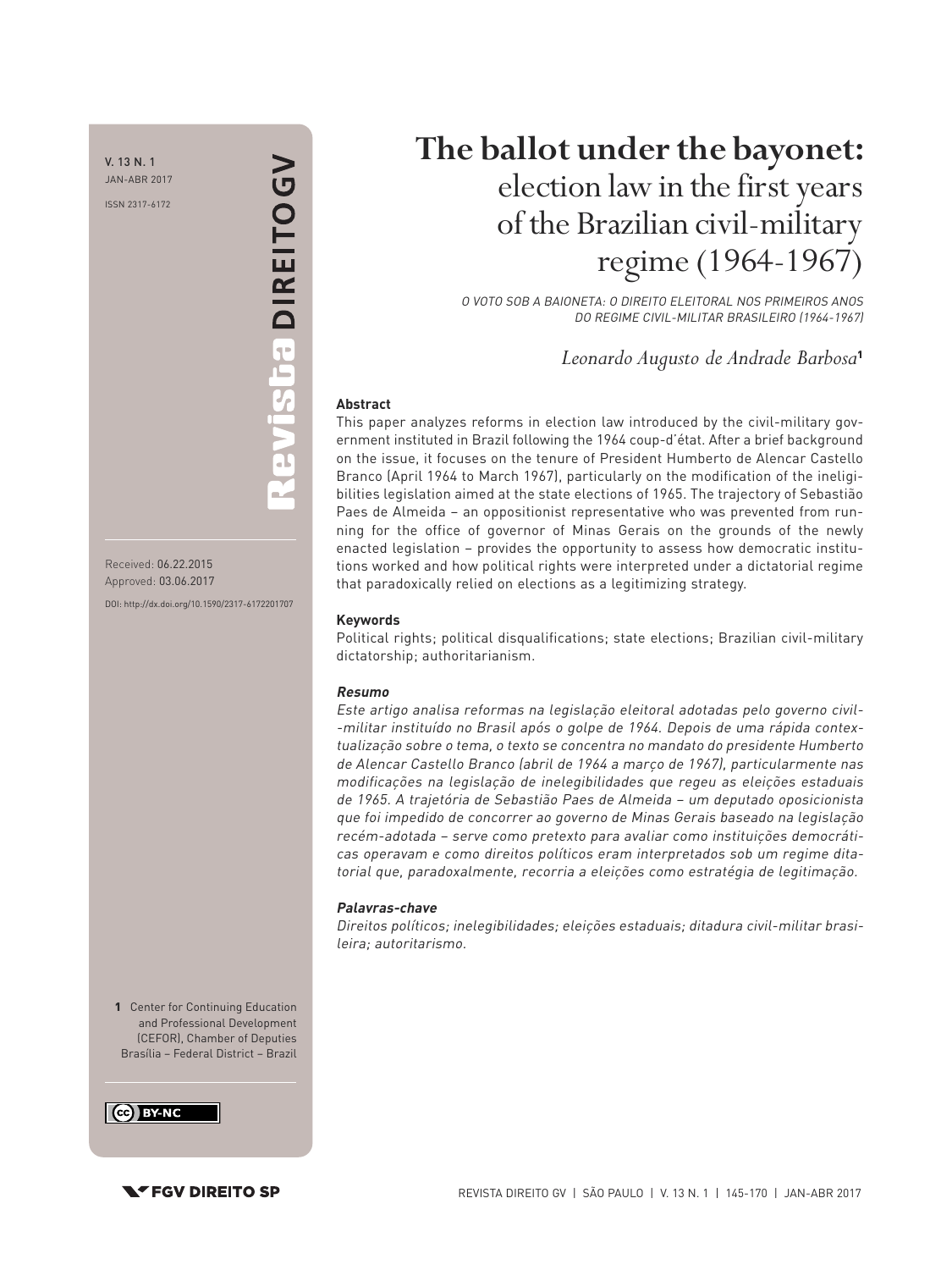# **1 DEMOCRATIC PRACTICES UNDER AUTHORITARIAN RULE?**

One of the most puzzling aspects of the Brazilian civil-military dictatorship that came to power in 1964 was the continued presence of elections and electoral debate in the political landscape (SANTOS, 1999, p. 218). Unlike Chile and Argentina (PEREIRA, 2005, p. 121), and the previous Vargas dictatorship in Brazil, the 1964 regime did not shut down the legislative branch, although Congress was eventually purged and forced into adjournment on three occasions by presidential decree.

The first official act of the civil-military regime was to call presidential elections. In the words of Milton Campos, the future Minister of Justice, "the revolution was born under the sign of elections."**<sup>1</sup>** And yet the country experienced a few days of institutional ambiguity after President João Goulart's deposition. The presidency was declared vacant in the first hours of April 2 and Ranieri Mazzilli, the Speaker of the Chamber of Deputies, took office, as prescribed by the 1946 Constitution, making him the constitutional president. However, as Mazzilli took his seat in the presidential chair at the Planalto Palace, the victorious military leaders were deciding the fate of the country elsewhere. On April 9, the self-proclaimed "Supreme Commanders of the Revolution" [*Comando Supremo da Revolução*] enacted an "Institutional Act" [*Ato Institucional*] that provided a course of action (BRASIL, 1964a, p. 3.193).

According to the 1946 Constitution, as more than half of the presidential term had already elapsed, the new president should be elected by Congress in an indirect election held 30 days from the vacancy. Although the Constitution remained in place, the Institutional Act allowed for adjustments so that the Constitution could better meet the "revolutionary" needs. Regarding the provision about the election after a vacated presidency, the Act bypassed the Constitution and determined that elections would be held *only two days* after its proclamation (therefore, nine days after the vacancy). It also declared that the constitutional criteria yielding ineligibility would not apply to this election. **<sup>2</sup>** This last detail is critical, since Article 138 of the Constitution prevented military officials, such as the soonto-be-president-elect Humberto de Alencar Castello Branco, to run for elected office.

**<sup>1</sup>** Cf. *Diário do Congresso Nacional,* Seção I, 23.3.1965, p. 1.128.

**<sup>2</sup>** The Institutional Act also bypassed a statute enacted two days before by Congress, which regulated the indirect elections. *See* Lei n. 4.321 de 7 de abril de 1964, DIÁRIO OFICIAL DA UNIÃO [D.O.U.] de 8.4.1964. According to the statute, the elections would be decided in a secret ballot.The Institutional Act, however, established that the votes should be cast openly (*see* Article 2 of the Institutional Act). That procedure was challenged in a point of order swiftly dismissed by the Speaker of the Senate. Questão de Ordem, Senador Aurélio Viana, DIÁRIO DO CONGRESSO NACIONAL [D.C.N.] de 12.4.1964, 95-66. Castello Branco had massive congressional support, winning with 224 votes, against 1 vote for each of his opposing candidates and 40 abstentions (probably stimulated by the open vote).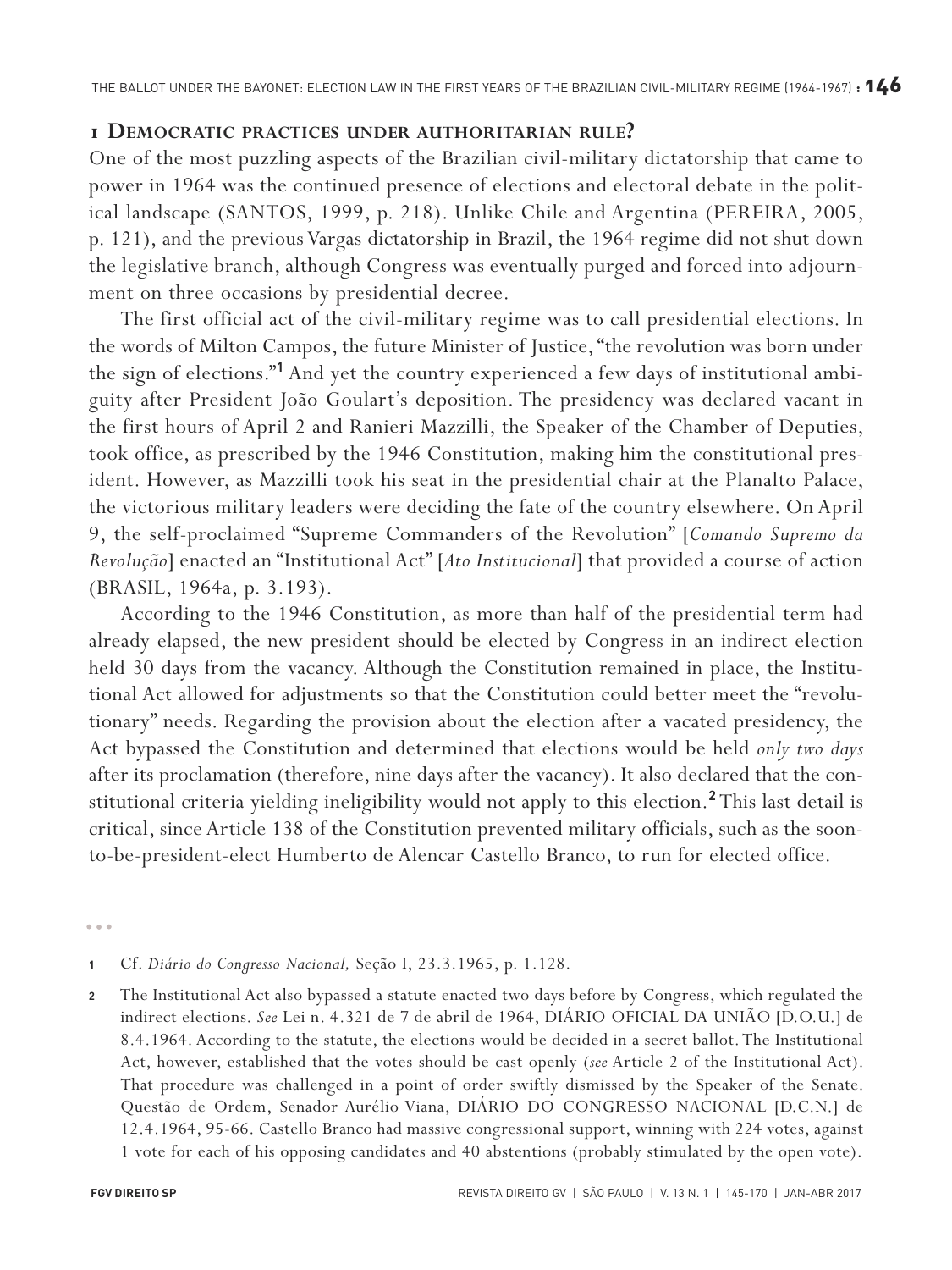The casuistic manipulation of election law was not only woven into the fabric of the Brazilian authoritarian regime, it was its predominant political strategy. **<sup>3</sup>** The government resorted to Congress whenever possible, but circumvented it (through the use of force or through an appeal to the omnipresent "constituent power of the revolution") when necessary (BARBOSA, 2012, p. 49 ss.). Although Castello Branco sponsored the enactment of an Election Code in July 1965, hinting at a desire for lasting election regulation, he and his successors never ceased to introduce casuistic adjustments into the constitutional text or the pertinent statutes. There were several waves of election law reform, modifying every relevant aspect of the legislation. Indeed, it was a time of high-tempo constitutional politics: Between April 1964 and October 1965, nine constitutional amendments were enacted, five of which were related to the elections.These amendments were only able to pass, we should note, because the Institutional Act had lowered the required quorum for constitutional reform (BARBOSA, 2012, p. 66).

Throughout the civil-military regime there were many experiments with electoral legislation, including the adoption of the Uruguayan institution of *sublema* for elections for the offices of mayor and senator, as a way of circumventing strong political opposition by cunningly transforming majority elections into proportional elections (COSTA PORTO, 2002, p. 346-347); the creation of what skeptics referred to as "bionic senators" [*senadores*

**<sup>3</sup>** The idea that law should work as means to an end to government was burgeoning quickly after World War II. In Brazil, Francisco Campos, Carlos Medeiros Silva, and Manoel Gonçalves Ferreira Filho represent three generations of constitutional scholars, aligned with the military, supporting this view: governing no longer meant acting within a preexisting set of laws, but controlling the enactment of law itself (BARBOSA, 2012, p. 23).This mentality assumes that the executive branch has higher democratic credentials, and that its ability to shape legislation represents a more effective way to channel popular aspirations into law.This ability, nevertheless, might also support cunning manipulation of the law on the behalf of the executive branch's own interests.The interesting question here – one that this article engages – is whether the law (particularly the election law) enacted during the dictatorship can be, for that reason, understood simply as a "democratic facade." Renato Lemos (2004), discussing Kinzo's (1988) and O'Donnell/ Schmitter's (1986) work, criticizes this approach. He suggests that the "political hybridism" of the military dictatorship reflects deeper problems of legitimation of the regime. Therefore, the fact that the law under the civil-military rule was commonly the result of the manipulation or abuse of legislative power does not mean that it is irrelevant to develop a proper understanding of the period. On the contrary. As I have discussed elsewhere (BARBOSA, 2012, p. 353), the 1964 regime failed to control the institutions in charge of creating and applying the law more than once. Rules that were enacted with one purpose were interpreted and applied differently from the intent of the lawmakers. The dynamics of constitutionalism could hardly by contained and controlled as the architects of the 1964 legal system expected. For that reason, the motives of the Institutional Act No. 5 read: "The legal instruments that the victorious revolution granted to the Nation to its defense, development and well-being of its people are now serving as means to fight and destroy the revolution."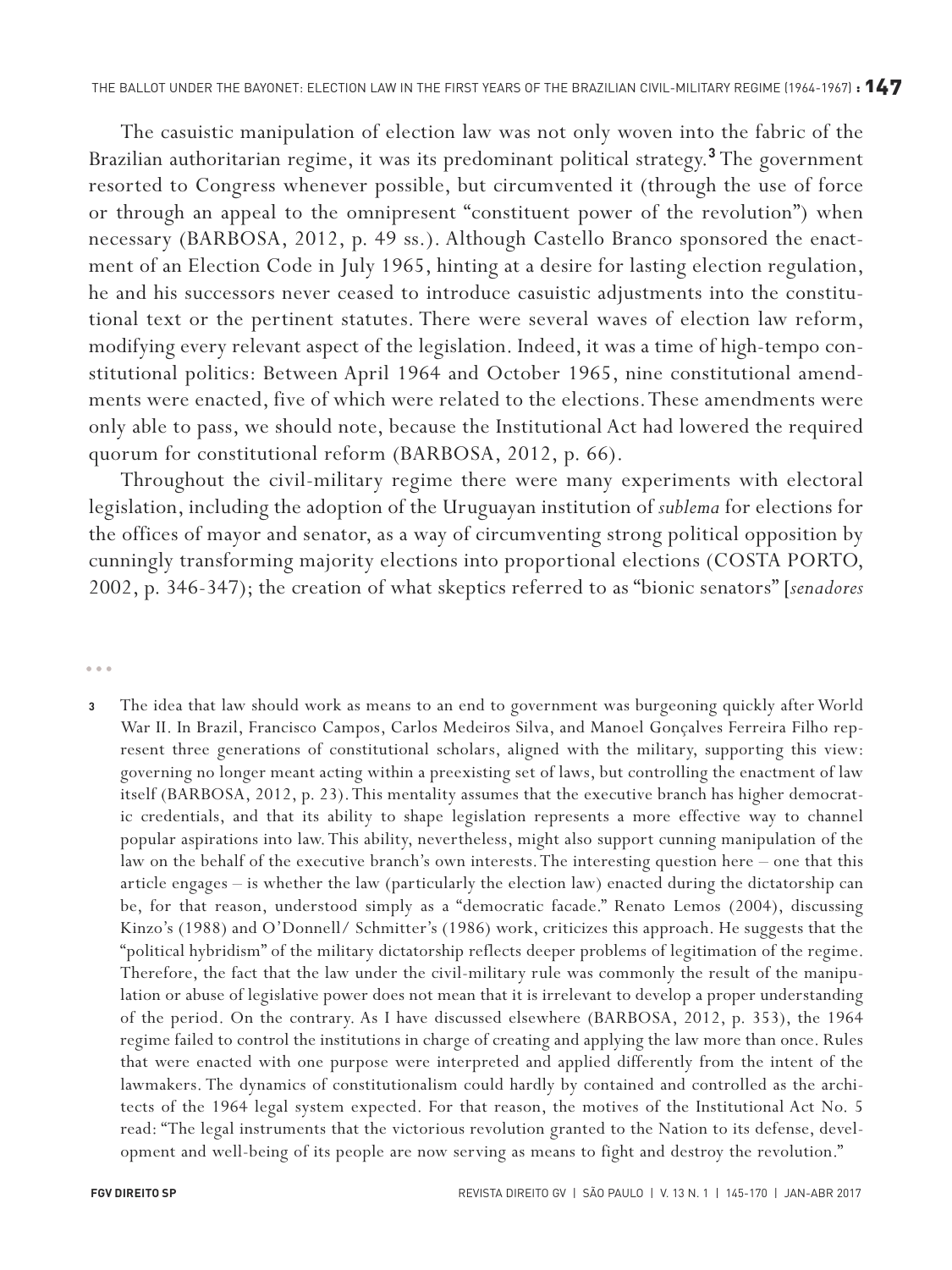*biônicos*], elected not by popular vote, but by an Electoral College formed by members of the state legislature and delegates from the municipalities (BRASIL, 1977); limitations on electoral campaign advertisement, curbing any form of real political debate in the media (ALVES, 2005, p. 229); the prohibition of private corporations' money for campaigns as a way of impairing the ability of the opposition to raise funds and gain momentum among disgruntled companies (BRASIL, 1971), among others. **4**

Although such manipulations were omnipresent during the 21 years of dictatorship, Castello Branco's tenure remains a privileged moment for observing the paradoxes of election law under authoritarian rule. Indeed, the regime defined its approach towards election law during his term.As Carlos Fico notes, historians agree that although there was an absence of detailed plans in the beginning of the dictatorship, there was no doubt about the government's motivations in this early period. Quoting Schmitter, Fico argues that the military progressively and systematically sought to reinforce a "repressive apparatus" that would eliminate any hurdles to the achievement of the so-called "permanent national objectives" (FICO, 2004, p. 75). Manipulating the rules governing elections was one of many tools within this apparatus, and one that would prove relevant until the final moments of the political transition in the mid-80s. **5**

This article aims to develop a better understanding of the manipulation of election law by carefully examining the beginning of this practice under the authoritarian regime origins. In the state elections of 1965, election rules were once again tailored to meet the government's needs.These were sophisticated manipulations that defined the dictatorship's strategy towards elections for the next twenty years.There are controversial opinions in the Brazilian historiography about the connections between the 1965 elections, the broader agenda of the federal government (involving the plans for Castello Branco's succession, for instance), and the constitutional policy that would follow at least until 1969 (with numerous Institutional Acts, based on the doctrine of the "permanent revolution," created

 $0.01$ 

**<sup>4</sup>** For a schematic analysis of the rules governing the Brazilian electoral system during this period, *see* (NICOLAU, 2012, p. 104-118).

**<sup>5</sup>** See, for instance, the work of Maria José de Rezende (2011), discussing Raymundo Faoro's analysis of the 1984 political scenario within Congress, and the negotiations that preceded the indirect election of Tancredo Neves and José Sarney in 1985. Note that the government attempted to control the Electoral College by asking the Superior Electoral Court to impose the constitutional principle of party loyalty on the representatives and senators who would vote in the Electoral College, which would, ultimately secure the victory of Paulo Maluf, the government's candidate.The Court, however, refused this interpretation and declared that the members of the Electoral College were free to vote in any candidate regardless of their party orientation. *See* Resolução n. 12.017, de 27 de novembro de 1984 (BRASIL, Tribunal Superior Eleitoral, 1984).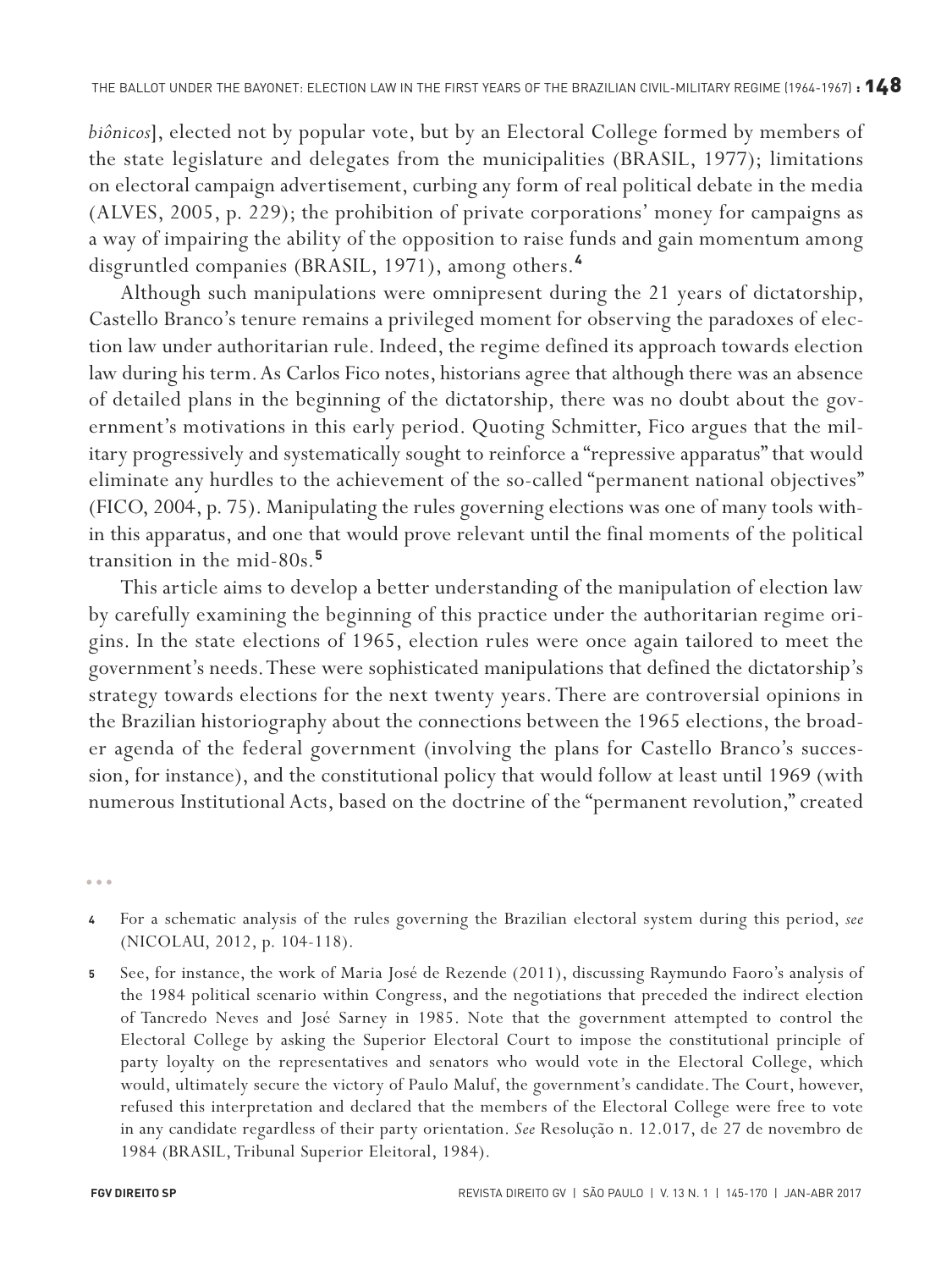in October 1965). **<sup>6</sup>**The arguments advanced in this paper are meant to shed light on some of these connections.

Castello Branco considered himself a person deeply committed to democracy (or to what he believed to be democracy). In his annual message to Congress in March 1965, he urged for "democratic reform, realistically conceived." He believed that the conditions for an authentic manifestation of popular would depended on "an electoral process freed from the vices that have been impairing it,"**<sup>7</sup>** and that those against the proposed reforms were blocking democracy itself.

The future of the regime was unclear during those first years, but the reason the military took control of government was not.The military made a straightforward claim about its two-fold mission. The Institutional Act of April 9, 1964 spoke of "draining the communist abscess, which had a purulence that had already reached the government and the administration," and of "economically, financially, politically and morally reconstructing the country." Edward C. Burks, writing for the *NewYork Times* just three days after the enactment of the Institutional Act, described it as an effort to "clean up, shake up and 'decommunize' the Government,""all with the idea of restoring democracy." Burks asserted, "Brazil's democratic Constitution, the Congress, and public opinion had all failed to halt the lunge toward leftist extremism of the Castro sort" (BURKS, 1964).The responsibility to stop this movement to the left fell to the military government, and Castello Branco was aware of this.

The "clean up" aspect of the mission was crucial. The military and their civil allies removed from office those politicians they considered unfit for the job, on the grounds either of corruption or of what they took to be "communist" or "extremist" tendencies. These purges took place in Congress (BRAGA, 2014, p. 92), **<sup>8</sup>** in public administration, and even within the military forces, all based on the Institutional Act provisions that were in force from April 1964 to January 1966. Another element of the "clean up" strategy was to prevent the "wrong" candidates from ascending (or re-ascending) to office through elections, once more on the grounds of securing the "morality" in government.This task was

 $\bullet$   $\bullet$   $\bullet$ 

**<sup>6</sup>** Aarão Reis, for instance, affirms: "Defeated in the first post-coup elections, in 1965, [the military] turned to brute force, reenacting the institutional acts" (AARÃO REIS, 2004, p. 41). On the other hand, Carlos Fico insists that the second Institutional Act relates to the episode of the 1965 elections, "but not only." "It was also a hard-liners' victory": the success of the oppositionist candidates in Minas Gerais and Guanabara can be understood as "pretext" for the enactment of the Institutional Act No. 2, "not its main cause" (FICO, 2004, p. 75).

**<sup>7</sup>** Cf. Mensagem Presidencial, *Diário do Congresso Nacional* de 2.3.1965, p. 30.

**<sup>8</sup>** During Castello Branco's government alone, one senator (Juscelino Kubitschek) and 67 representatives (out of the 409 representatives of the 1963-1967 legislature) were purged (BRAGA, 2014).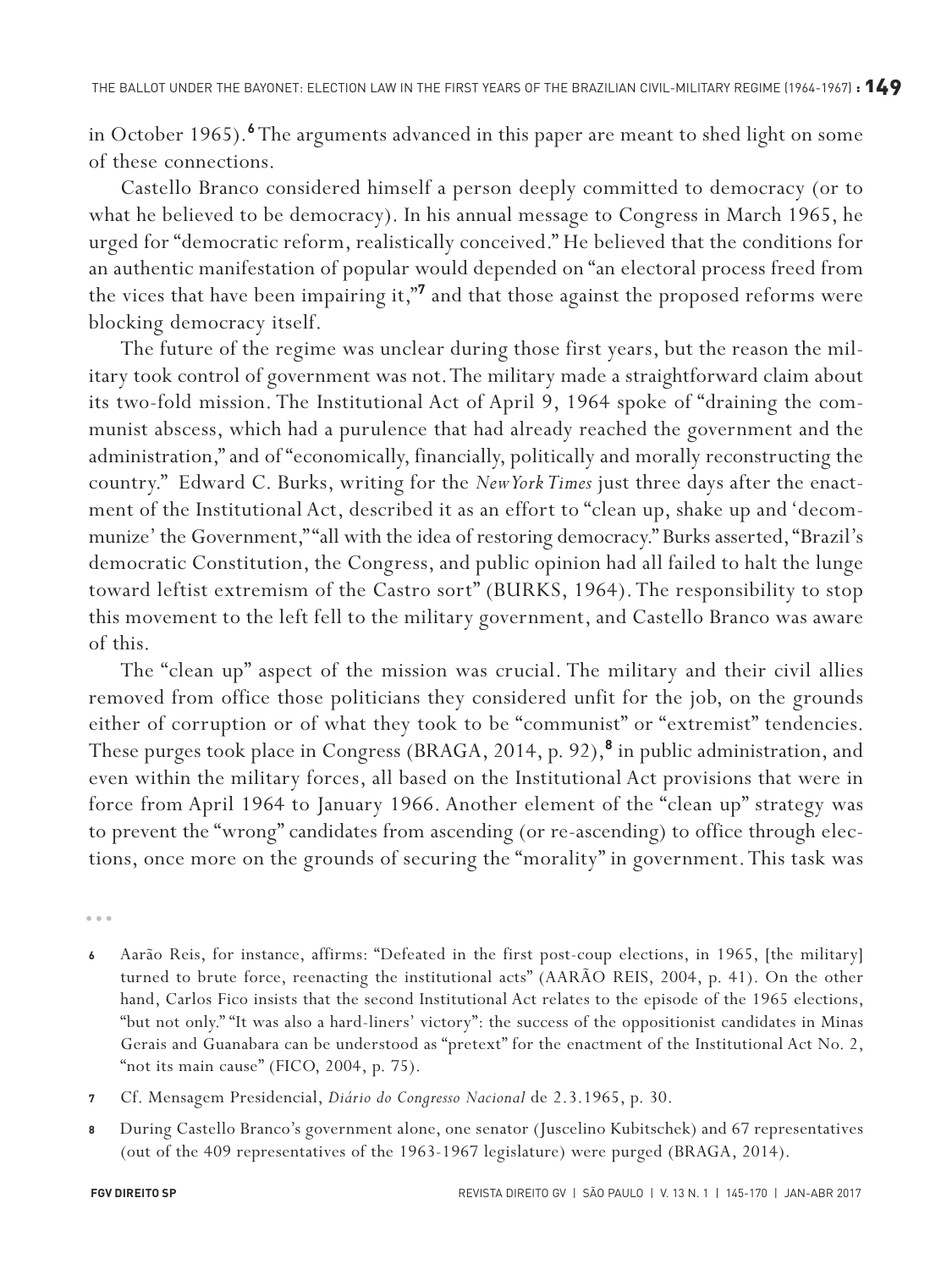accomplished in two ways. First, through the disfranchisement of the most prominent competing political leaders.The Institutional Act authorized such suspension of political rights, and also made such measures immune to any form of judicial review. Second, and more subtle, was the passing of customized electoral legislation. The new rules put the responsibility of enforcing biased restrictions against potential undesirable candidates into the hands of the judicial branch. Removing political rights from all relevant political opposition – instead of only its high ranked and more menacing cadres – would be inconsistent with almost any view of democracy. Castello Branco needed to present those decisions as the natural enforcement of properly enacted legal rules aimed at protecting the morality of the government and the administration.

The first step of this tactic was the enactment of Constitutional Amendment No. 14 (BRASIL, 1965a). **<sup>9</sup>** Limitations on the right to run for elected office are usually entrenched in the constitution, which render them less prone to casuistic manipulation.This amendment, however, not only added a new case of ineligibility to those already written in the Constitution, but also authorized Congress to enact legislation establishing additional cases of ineligibility. Allegedly drawing on the first Brazilian republican Constitution of 1891 – which allowed the legislature to establish cases of "electoral incompatibility" [*incompatibilidade eleitoral*] – Castello Branco initiated the amendment in April 1965. Although it barely passed Congress, the amendment was promulgated in early June, just in time for the upcoming October elections. The reflections of Castello Branco's righthand-man, Minister Viana Filho, help to shed light on the president's stance toward this issue. Viana Filho stated that with the first prospect of complexities in the 1965 elections, he felt that "the remedy would be in the ineligibilities legislation," that is, maneuvering the rules regarding the right to run for elected office would allow Castello Branco to reconcile "democratic intent" with "revolutionary needs" (VIANA FILHO, 1975, p. 305, 313).

## **2 THE LOOMING STATE ELECTIONS**

Castello Branco soon understood that he would have to put aside his democratic beliefs for a while, because no official candidate would be able to win a direct presidential election as early as 1965. For that reason, in July 1964, a constitutional amendment extended his

**<sup>9</sup>** For an example of the government's effort to lend credibility to elections, see Emenda Constitucional n.15, de 5 de julho de 1965 (BRASIL, 1965b), adopting a constitutional mandatory disclosure of the candidates' assets and income sources to the electoral courts.The same amendment established a number of prohibited conducts in public administration, such as hiring new staff, or authorizing official loans to states or municipalities within the 90 days before elections.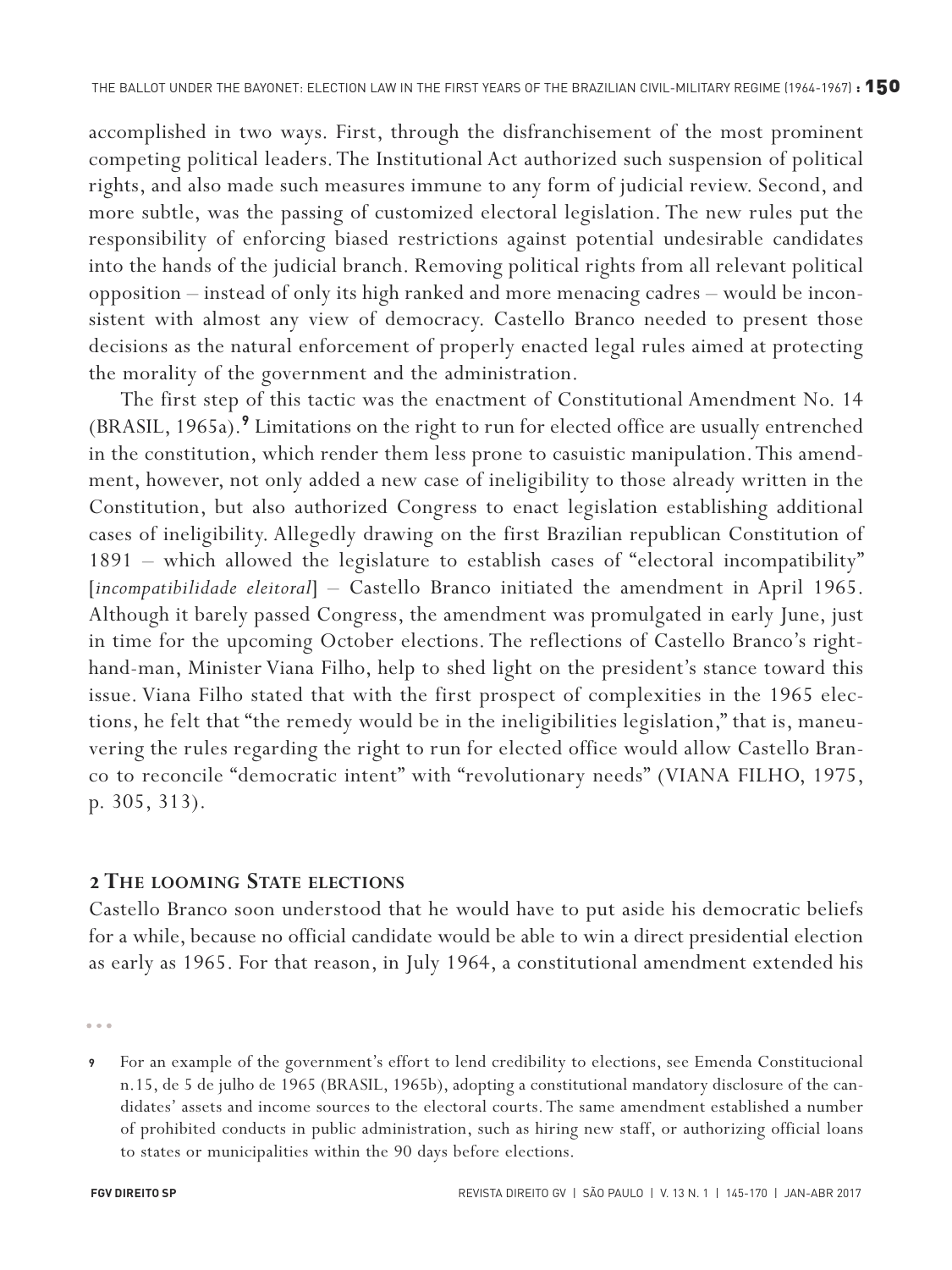mandate to March 1967 (BRASIL, 1964b) and, as a consequence, postponed the presidential elections for one year, to 1966.That measure solved one problem, but created another.

State governors Carlos Lacerda and José de Magalhães Pinto (from Guanabara and Minas Gerais respectively), both potential candidates for the presidential run, were not happy. Neither of them was sure about the real intentions of Castello Branco, and they were then bound to eight months out of office right before the elections. At that time, according to Article 139 of the 1946 Constitution, state governors were required to resign six months before the elections. In practice, the postponement would keep them out of office for two additional months since their tenure would already have come to an end in late January 1966, eight months before the election.This sort of "political ostracism" could only harm a presidential bid. And, more importantly, if the 1965 state elections were maintained, they would face an additional electoral test before the presidential run: would they manage to get a supportive successor elected in their home states?

However, nothing about the looming state elections, including the timing, was certain. On the one hand, Castello Branco faced adverse political conditions in some key states, especially Minas and Guanabara. On the other, he was committed to the recommendation of the Superior Electoral Court (delivered at the same time as the Election Code draft) to standardize the term-lengths and the election calendar so that all state elections would coincide.Three alternative solutions were considered: First, to hold direct elections in 1965, for a one-time five-year-term.After that, the mandates would be for four years and elections would coincide. Second, to hold indirect elections for a short one-year-supplementary-mandate, using the Senate as Electoral College.Third, to declare a one-year prorogation of the current mandates, postponing elections.

The possibility of postponing elections triggered different responses from Governors Lacerda and Magalhães Pinto. Lacerda wrote to the president, making clear his plans to seek the "honor of becoming his successor in office" (VIANA FILHO, 1975, p. 294). He was worried about the postponement of elections becoming a pattern, and willing to agree with any solution, provided that it would not interfere with the 1966 presidential election schedule. Lacerda did not want to lose the chance of running without real competition, since the major opposition leaders had been disfranchised. Magalhães Pinto, on the other hand, took a more pragmatic approach to the situation. He stood for the postponement of state elections and sponsored a legislative solution to prorogate his own mandate, in the same fashion as Castello Branco. During the discussion of the proposal, the state legislature claimed that they were doing "nothing more than reproducing the recent constitutional amendment enacted by Congress, prorogating the current presidential mandate for one year" (ASSEMBLEIA LEGISLATIVA DO ESTADO DE MINAS GERAIS, 1964).

In early February 1965, Castello Branco was leaning toward the second alternative, endorsing indirect elections for the office of state governor for a one-year term.According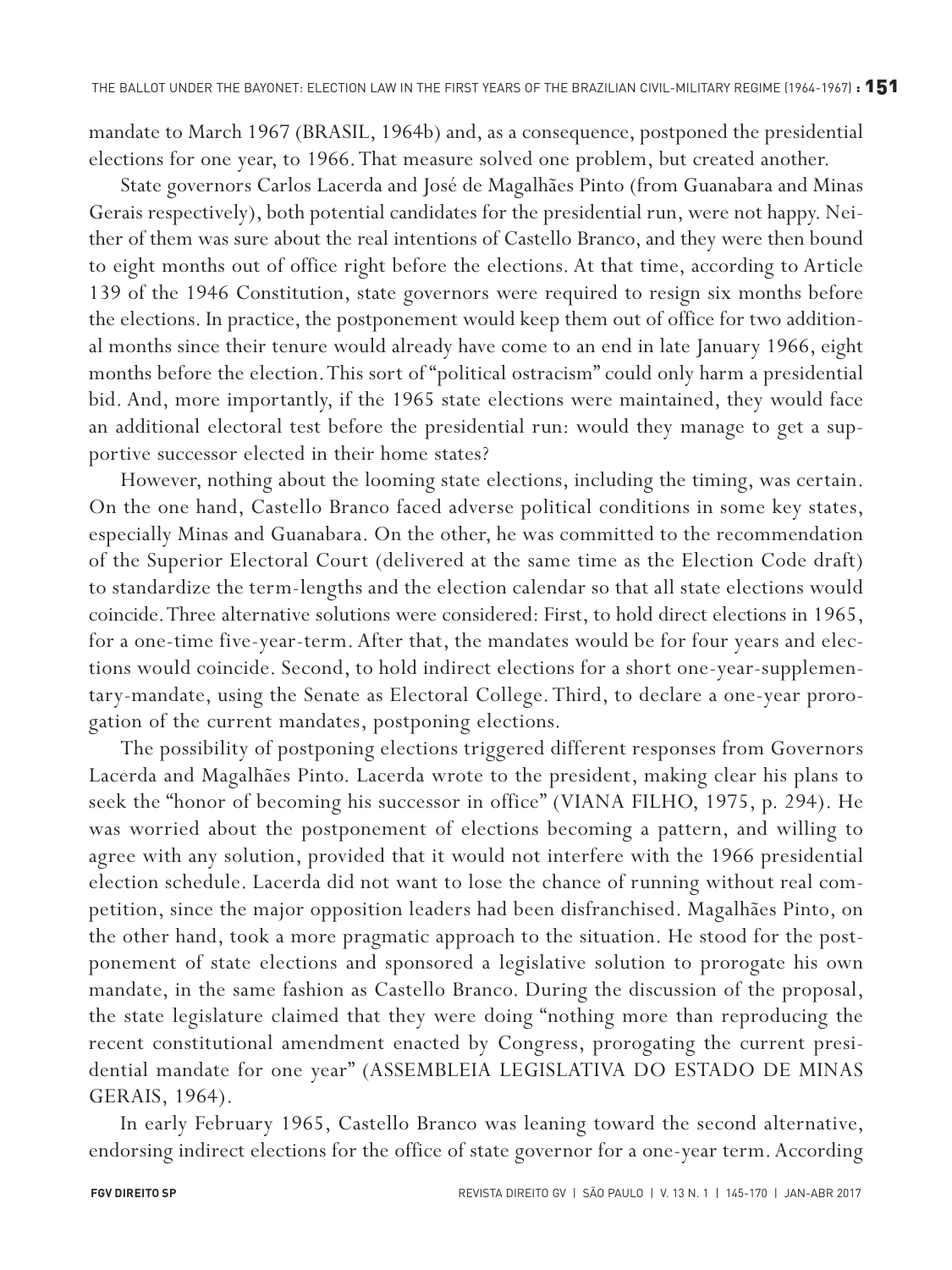toViana Filho, another letter from Lacerda shook the president's resolution. Lacerda overtly criticized indirect elections, arguing that "the better, the right, the bravest and the more democratic thing to do is to stand for direct elections." He claimed that if the government "officially recognizes the inconvenience of direct elections," then the most reasonable alternative would be to adopt the same solution the president embraced for himself, that is prorogation (VIANA FILHO, 1975, p. 293-294). **10**

Lacerda had thus put the president's commitment to democracy into question and attempted to make him look "undemocratic" before the public. Castello Branco was incensed by this attack. He considered Lacerda's declarations a bluff, given the unpromising prospects for the candidacy he supported in his own state of Guanabara. He decided to call the bluff and give Lacerda what he purportedly wanted: direct elections (VIANA FILHO, 1975, p. 294).

On March 23, 1965, Minister of Justice Milton Campos appeared at a congressional hearing to inform the legislative branch of the government's official position toward state elections. He announced that the president would soon initiate a constitutional amendment granting state governors elected in 1965 a five-year term after which state elections would be synchronized.Therefore, he declared, the 1965 elections were being maintained. Congressmen emphatically applauded Campos when he got to this point, and Campos made sure to mention the "two ambitions" of the Revolution of March 31: "First, to be a revolution. Second, to be a democratic revolution."**<sup>11</sup>**

In his statement, Campos emphasized Castello Branco's Presidential Message that had been sent to Congress at the beginning of the legislative year, in which the president asserted that genuine democracy would require yet further adjustments to the electoral system. The government had been working on these details. By the end of April, it submitted to Congress the draft of the Election Code, and two months later, it initiated the bill regulating ineligibilities, based on the recently enacted constitutional amendment. It took only three weeks for Congress to deliberate on the bill. Both statutes were promulgated on the same date, July 15, 1965, **<sup>12</sup>** less than three months before the elections.

Campos gave an extensive address on the motives of the ineligibilities bill, presenting the bill as a tool to fight the abuse of political and economic power in elections and as a

**<sup>10</sup>** It is important to clarify that these exchanges were not private. Political journalists were aware of the content of the letters, and heightened the polemic through their writings (CASTELLO BRANCO, 1965, p. 4).

**<sup>11</sup>** *Diário do Congresso Nacional* – Seção I, 23.3.1965, p. 1.129.

**<sup>12</sup>** The electoral reform package promulgated on July 15 also included a new statute regulating political parties, the Law on Political Parties (Lei n. 4.740, de 15 de julho de 1965) (BRASIL, 1965f).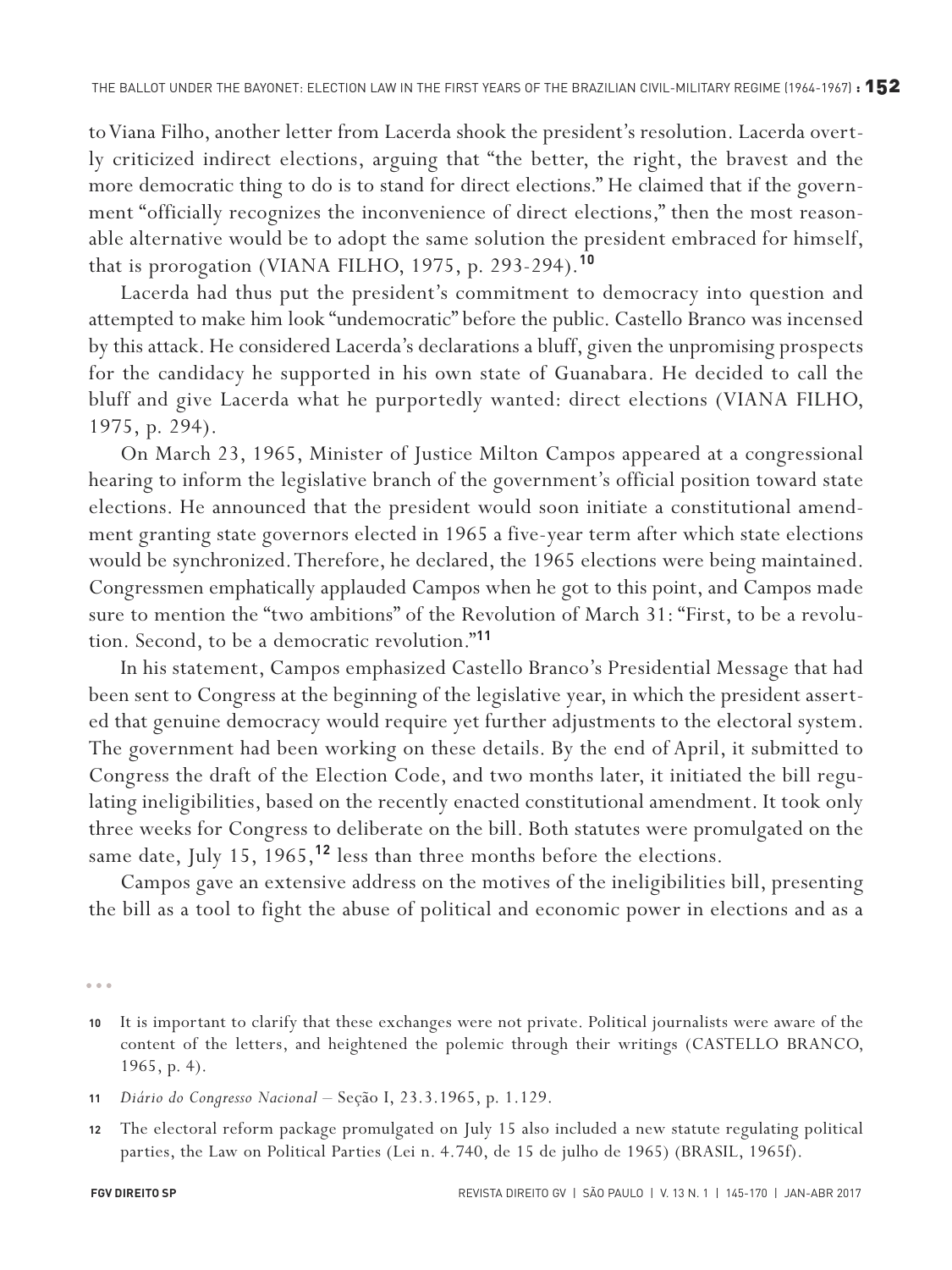weapon against those seeking to destroy the regime. Every civilized country in the world, Campos remarked, was taking precautions to fight *unacceptable* political ideas and organizations.The ineligibilities bill, Campos argued, stemmed from the same reasoning. It "perfectly distinguishes opposition to government from opposition to the regime.This latter is what the bill seeks to avoid, so we do not mistake insurrection for opposition, seditious manipulations for political freedom."**<sup>13</sup>**

The two dissidents directly targeted by the ineligibilities legislation were politicians connected to Juscelino Kubitschek, the former President: Sebastião Paes de Almeida, a wealthy businessman and representative of the state of Minas Gerais, and Henrique Teixeira Lott, a retired general and former presidential candidate, defeated by Jânio Quadros in 1960. Both served in Kubitschek's administration, the former as Minister of the Treasury and the latter as Minister of the Armed Forces. Lott was a renowned figure in mid-20<sup>th</sup> century Brazilian politics (CARLONI, 2010) while Paes de Almeida, on the other hand, was famous for having one of the largest fortunes of the country.

Castello Branco's concerns about these two particular candidacies, however, had to do with more than their political affiliations: Lott and Paes de Almeida were running against the candidates supported by Governors Lacerda and Magalhães Pinto. Both Lacerda and Magalhães Pinto were directly involved in the coup (probably envisioning themselves as soon-to-be civil successors of Castello Branco), but both had been growing progressively suspicious about the real intentions of the military (FICO, 2014, p. 120).**<sup>14</sup>** It is likely that, different from what is generally accepted, Castello Branco secretly thought of himself as a candidate for reelection (VIANA FILHO, 1975, p. 377). **<sup>15</sup>** In this case, he could profit from the weakening of his internal competition. Who could support presidential candidates who did not manage to win elections in their own home states? However, Castello Branco would have to "set the stage" for a "tolerable defeat" in these crucial states. If they fell into the hands of politicians obviously associated with the "enemies of the Revolution," the radical sectors within the armed forces [*linha dura*] would question Castello Branco's commitment to their goals, and he would lose important civilian and military

 $\bullet$   $\bullet$   $\bullet$ 

**<sup>13</sup>** *Diário do Congresso Nacional* – Seção I, 23.3.1965, p. 1.128-1.129.

**<sup>14</sup>** According to Fico (2004), "civilians like Magalhães Pinto and Carlos Lacerda intended just another'moderator-style' [*moderadora*] military intervention."

**<sup>15</sup>** According to Viana Filho, Castello Branco resisted that alternative, despite the insistence of many of his political allies. However, Castello Branco had conceded the prorogation of his own term after a resolute refusal of the idea. He might have reconsidered his initial position about reelection, had the conditions become favorable to his bid (which ultimately did not happen). Even after the enactment of the second Institutional Act, which expressly prohibited reelection, the press reported about maneuvers to convince Castello Branco of running for a second term (CASTELLO BRANCO, 1965, p. 4).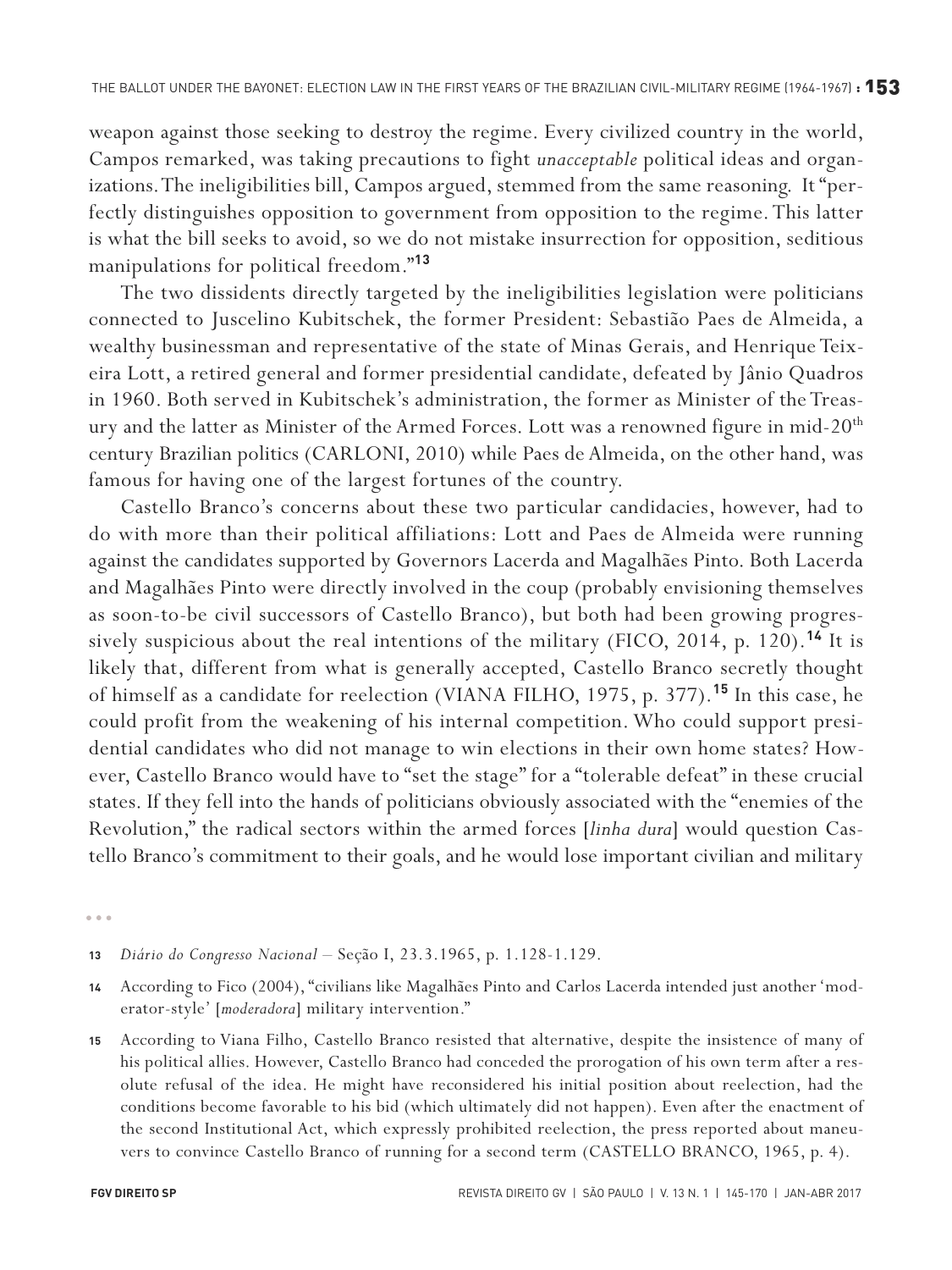support.Thus, he had to ensure less incendiary candidates for the opposition. On the other hand, if Lacerda and Magalhães Pinto, the candidates aligned with the government, emerged victorious, Castello Branco could claim that his legislative policy promoted that outcome. And if they lost, some serious suspicion would have been cast over the main non-military names for the presidential succession, which could be beneficial for a potential Castello Branco candidacy.

"Setting the stage," however, proved a complex task.Viana Filho's candid description of the government's effort to tailor the ineligibilities legislation through Congress reveals their thinking about the process:

It was easy to remove Hélio deAlmeida [a possible PTB**<sup>16</sup>** candidate in Guanabara]: a provision making ineligible those who served as ministers between January 23, 1963 and March 31, 1964 [the period during which João Goulart governed under the presidential system] would do.Afterwards, we realized that the criterion was excessively strict, and we made it looser by excluding those who had held legislative mandates or had served as a minister for any of the armed forces. It was the way to safeguard former minister Carvalho Pinto, whose dignity everyone respected, and General Kruel,who helped the revolution.[…] In Congress, each provision represented a battle, because approval by the majority of the members of each House was required, and as the politicians targeted by the rules were somewhat recognizable, resistances were fierce. […] [Pedro]Aleixo [the leader of the majority], having reserved face-to-face persuasion for Rondon [Pacheco, a UDN<sup>17</sup> representative from Minas Gerais], polished the language with patience and malice, to attract supporters and to dissipate suspicion, without compromising the objectives. In fact, Aleixo was not drafting the statute: he was preparing the presidential vetoes (VIANA FILHO, 1975, p. 314).

His description aligns with the original record containing the legislative debates, the committee reports, and votes in the Chamber of Deputies, where all the modifications to the original bill were made. One particular provision exemplifiesViana Filho's point.The

**<sup>17</sup>** The party called the National Democratic Union [*União Democrática Nacional*] was the foremost supporter of the newly instituted government, and, in its origins, united most of the political opposition to the Vargas regime. The UDN had 91 representatives at the beginning of the 1963-1967 legislature (the Chamber was, then, formed by 409 representatives).

**<sup>16</sup>** The Brazilian Labor Party [*Partido Trabalhista Brasileiro*] was the party of Vargas and of the deposed President João Goulart, and was the source of the most immediate political opposition to the new regime. At the beginning of the 1963-1967 legislature, it had 116 representatives. For the number of seats of each political party during the beginning of the military regime *see* (AZEVEDO; RABAT, 2012).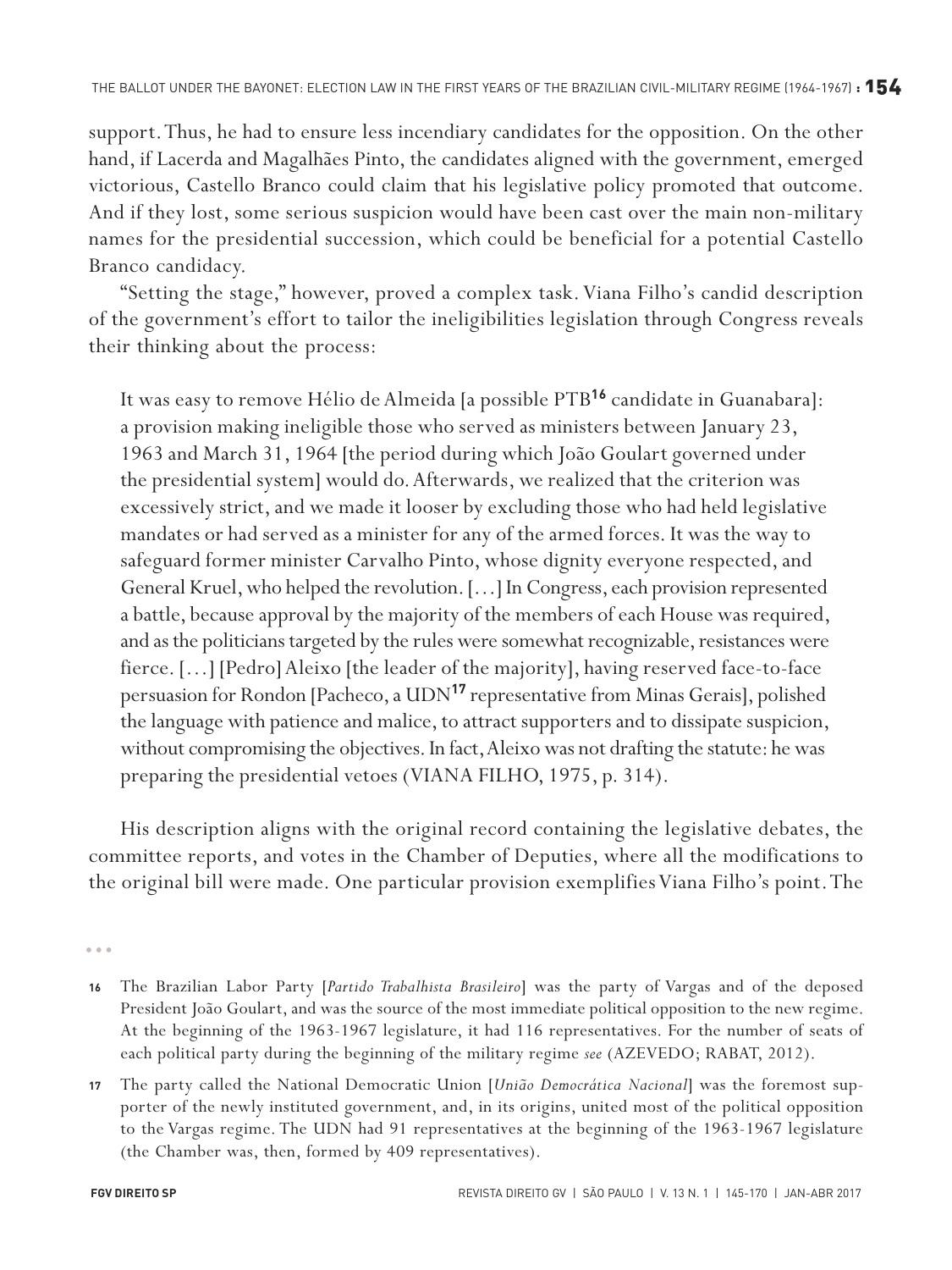original bill made ineligible for the position of state governor those who, "(…) through the abuse of economic power, corruption of unduly influence while in office or mandate *had* or *have been* compromising, personally or through an intermediary, the fairness and regularity of the elections."

This wording raised doubts about the constitutionality of the rule, and eight representatives voted against it on the Committee on Constitution and Justice, arguing that it would infringe on the constitutional prohibition of retroactive laws. At least three amendments were proposed to this provision. Martins Rodrigues, the Leader of the PSD, **<sup>18</sup>** presented one of them, and Doutel de Andrade and Chagas Rodrigues, of the PTB, sponsored the other two.The aims of the amendments were the same: first, to clarify that the provision would be applied only prospectively, and, second, to establish that the abuse of economic or political power had to be declared by a final judicial decision before it could be validly claimed as grounds for ineligibility.

If the amendments succeeded, the provision would become irrelevant for the upcoming elections, frustrating the government's plan. However, defeating the amendments was beyond the available political support for the government, since (as soon will become clear) one of the targets of the rule was a PSD representative.A different strategy was in order. The rapporteur of the bill, representative Oliveira Britto, working closely with Pedro Aleixo, presented a sub-amendment merging the three amendments and acknowledging their suggestion. But he did so (in the carefully "polished" language to whichViana Filho referred**<sup>19</sup>**) to make ineligible for office "those who had been convicted for compromising, personally or through an intermediary, the fairness and regularity of the elections by abuse of economic power, by acts of corruption or by unduly political influence while in office or mandate, or those who come to compromise it by the same abuses, acts or influence."

When the enrolled bill was presented to Castello Branco for approval, he vetoed the words "*convicted for*," subverting the rule actually passed by Congress, and allowing the electoral courts to decide, during the registration of the candidate, if there had been any relevant past abuses of economic or political power. Overriding a presidential veto, according to the 1946 Constitution, was difficult. A two-thirds majority on a secret ballot was

- **<sup>18</sup>** The Social Democratic Party [*Partido Social Democrático*] was the biggest party in the Chamber of Deputies, with 118 representatives at the beginning of the 1963-1967 legislature. Founded by allies ofVargas, it was a dominant political force under the 1946 Constitution, having elected two presidents and several governors.
- **<sup>19</sup>** In Portuguese, the text reads: "[São inelegíveis] os que tenham *sido condenados por haver* comprometido, por si ou por outrem, a lisura e a normalidade de eleição, através de abuso do poder econômico, de ato de corrupção ou de influência no exercício de cargo ou função pública, ou que venham a comprometê-las, pela prática dos mesmos abusos, atos ou influência." Emphasis added to the expression that would later be suppressed by the presidential veto.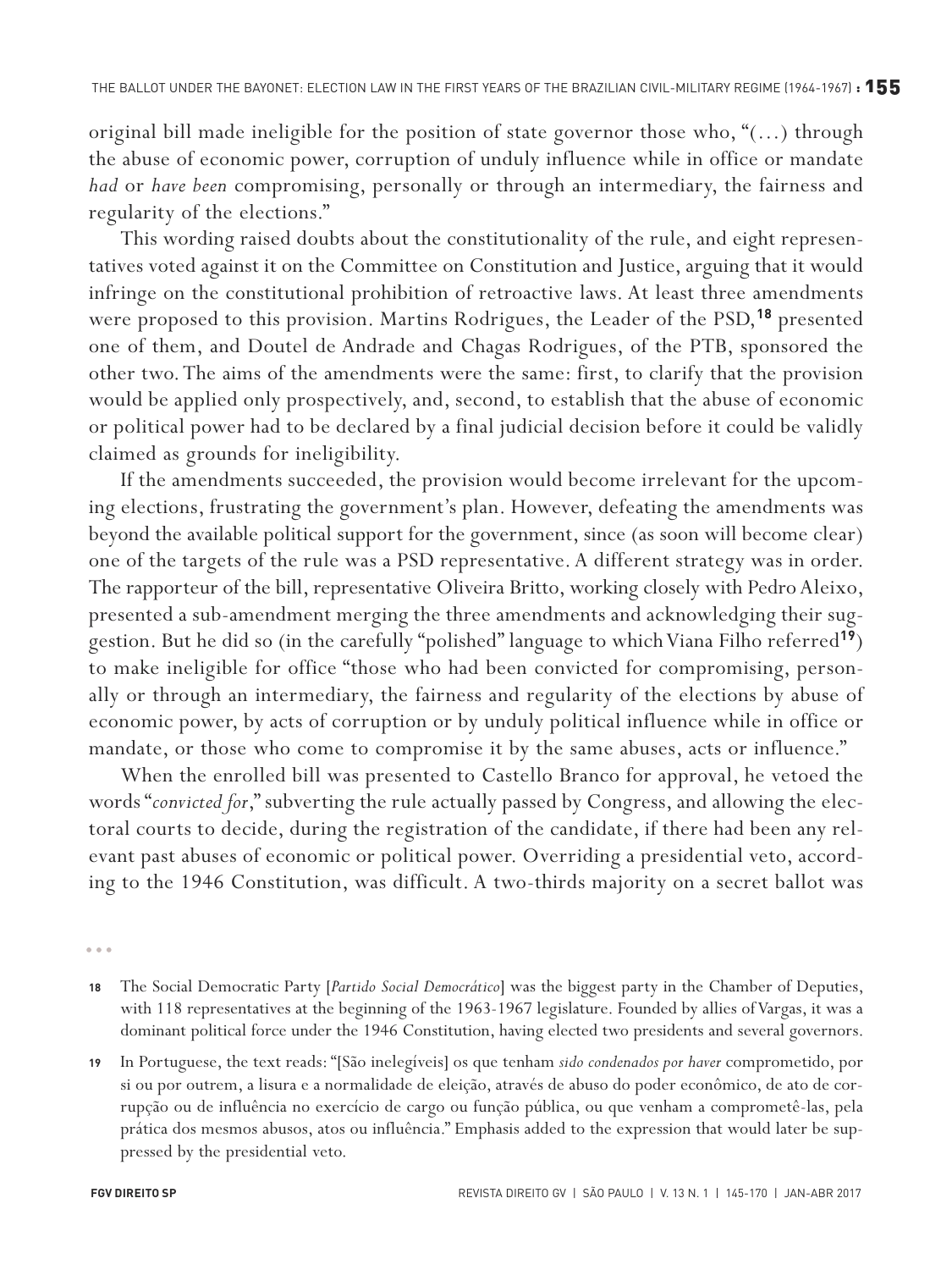required. By omitting those words, Castello Branco had substantially enlarged the scope of the ineligibility rule. And, although Constitutional Amendment No. 14 required the majority of the members of each house to approve new cases of ineligibility, with this maneuver, unless 317 congressmen (out of the 409 representatives and 66 senators) were *against* the president, he would prevail, as he actually did. **20**

It was clear that many provisions of the new legislation had been crafted to provide legal grounds for immediate elimination of high-ranked anti-revolutionary political competition.The barred candidate in Minas was Sebastião Paes de Almeida, who went by the peculiar nickname, "Tião Medonho*.*"

## **3 A "DREADFUL CANDIDATE"**

In 1962, Brazilian film director Roberto Farias released a movie entitled *Assalto ao Trem Pagador* [Assault on the PayTrain].The plot, based on a real crime that drew the attention of the media in the early 1960's, develops around "Tião Medonho" (something like "Dreadful Sebastian"), a small time criminal involved in a successful robbery.Tião, a black man living in one of Rio de Janeiro's several *favelas,* now had millions, but spending it immoderately would reveal him. He thus hid part of the money and used the rest of it discretely, making sure that his partners in crime did the same. Tião was an ambiguous character, capable of acting with cruelty and violence toward his adversaries, but with tenderness and compassion toward his family and neighbors. He was pursued relentlessly by the police and ended up being killed as the result of injuries sustained during a gunfight with the cops.

Nothing could be further from the story of Sebastião Paes de Almeida. Born in the tiny city of Estrela do Sul, west of Minas Gerais, in 1912, Paes de Almeida moved to São Paulo with his family two years later, where his father built a successful career as a banker. He earned a law degree in 1937, when he was already working in the financial market and running several different enterprises, including glass and agribusiness companies. During the 1950s, Paes de Almeida served as the president of the *Banco do Estado de São Paulo* [Bank of the State of São Paulo] and as the secretary of the treasury for São Paulo's governor, Lucas

**<sup>20</sup>** See *Diário do Congresso Nacional,* 20.10.1965, p. 727. However, it seems the government itself felt that keeping that procedure in place after this episode would impair the credibility of inter-branch negotiations. In the Legislative Reform, initiated by the government in October 1965, Castello Branco sponsored the adoption of a line item partial veto. The provision was laconically justified: "On the partial veto, considering its origins and reason, the proposal declares it should encompass only the full text of a single item [*artigo, parágrafo, inciso, item, número ou alínea*]." See Projeto de Emenda à Constituição n. 7, de 4 de novembro de 1965 (BRASIL, 1965e) and Emenda Constitucional n. 17, de 26 de novembro de 1965 (BRASIL, 1965d).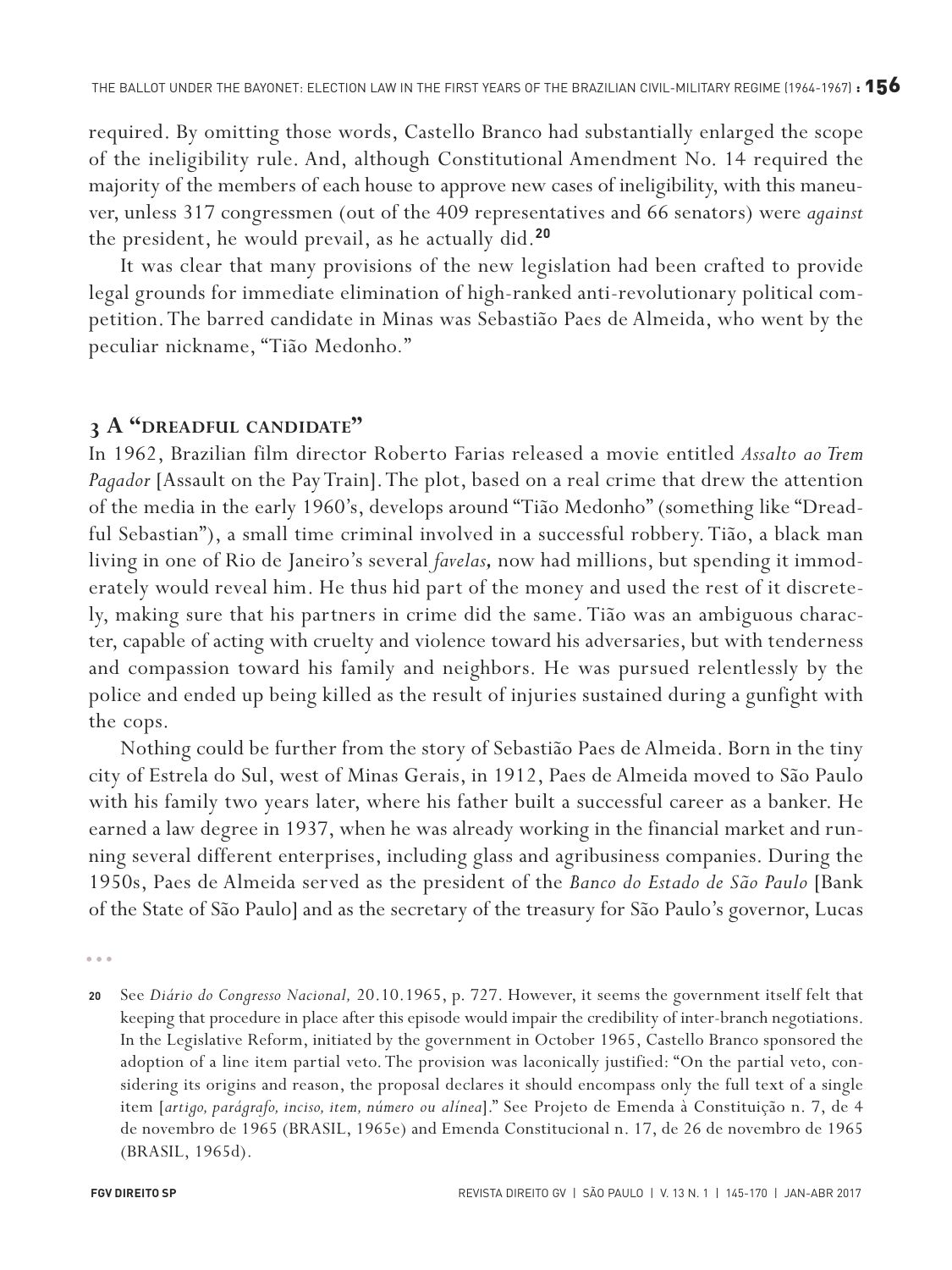Garcez. After that, President Juscelino Kubitschek invited him to be the president of the *Banco do Brasil* [Bank of Brazil]. He later became Minister of the Treasury during the last years of Kubitschek's government (CPDOC, 2001).

The white, rich capitalist based in São Paulo also had more than ten times the property than the black and unfortunateTião Medonho was able to raise in his successful crime: almost 400 million cruzeiros. **<sup>21</sup>** In 1962, Paes de Almeida was elected representative of the State of Minas Gerais, despite the fact that he had long been based in São Paulo. And not only was he elected without consistent political activity within his native state, but also with the largest number of votes ever cast thus far for a Minas Gerais representative in the Chamber of Deputies, more than 80,000 votes. **<sup>22</sup>**That was an impressive number by any standard.Tancredo Neves, who had just served as prime minister under the short parliamentarian government of João Goulart, had received 58,000 votes, and he was a longstanding traditional politician within the state, who had already run (and lost) for governor against Magalhães Pinto in the last elections. Paes de Almeida's electoral success had to be associated with economic power, at least according to his horrified UDN adversaries. As reported by the press:

Mr. Sebastião Paes deAlmeida appeared in Minas Gerais precisely at the time a bandit namedTião Medonho, responsible for the robbery of the pay train at *Central do Brasil*, was spreading terror in the *favelas* of Rio de Janeiro. Mr. Paes deAlmeida's adversaries nicknamed the then PSD candidate for a seat as representative in Congress after the robber:"the man who is spreading fear, because he is buying everything and everyone with his money" (BARROSO, 1965a).

Contrary to what his opponents expected, the parallel drawn between Paes de Almeida and Tião Medonho served as excellent propaganda for the politician, lending a "popular flavor" (GOMES, 1965) to his tentative candidacy for the office of state governor in Minas Gerais.The press reported: "The rich will vote for Sebastião Paes de Almeida and the poor for Tião Medonho" (BARROSO, 1965b). However, different from what Viana Filho (1975, p. 317) suggested in his memoirs, Sebastião Paes de Almeida never allowed himself to be registered for the elections under that alias: in 1965, the PSD official documents

**<sup>21</sup>** According to the official statement presented to the Regional Electoral Court of Minas Gerais, as part of the documents required for Paes de Almeida's registration as a candidate for the office of state governor.The document was signed on July 31, 1965. Pio Soares Canedo, his running mate, had something around 12 million cruzeiros (MINAS GERAIS,TRE-MG, 1965a).

**<sup>22</sup>** Information on the state elections is available on the *Tribunal Superior Eleitoral* website: <http://www.tse.jus.br/eleicoes/eleicoes-anteriores> (last visited Sept. 23, 2014).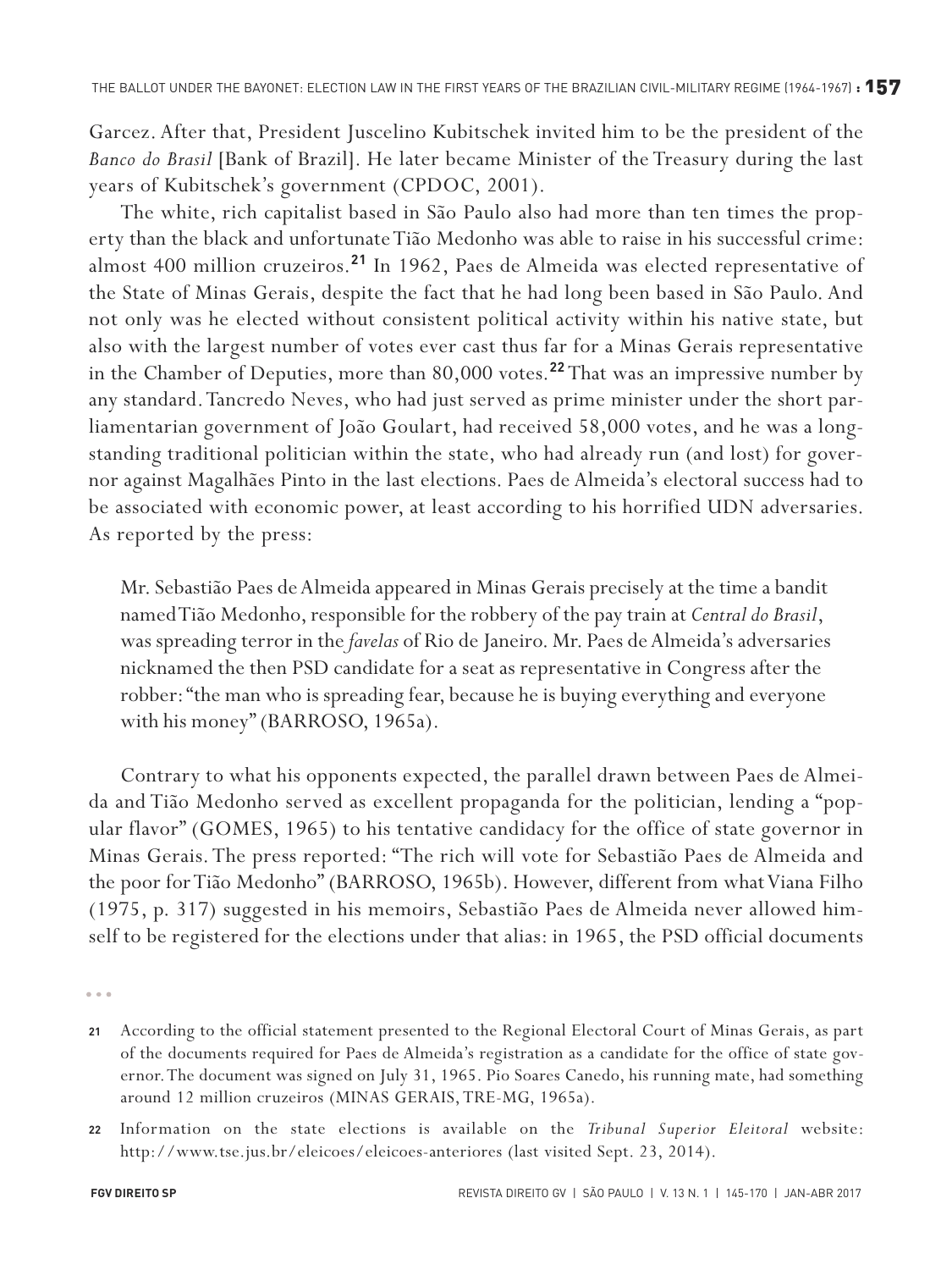required the Regional Electoral Court of Minas Gerais to present the candidate's name as "Sebastião Paes de Almeida (TIÃO)," and not "Tião Medonho."**<sup>23</sup>**

The name – and the nickname – of Paes de Almeida had been circulating since the beginning of the year, but it was only on July 23, 1965 that the PSD officially confirmed his candidacy to state governor by a vast majority, in a primary vote.The registration before the Regional Electoral Court occurred a few days later, on August 4 (MINAS GERAIS, TRE-MG, 1965a).

On August 9, the UDN contested Paes de Almeida's registration, arguing that he was ineligible for two reasons. First, because of the four-year residency requirement (added to the Constitution by the same amendment that authorized statute-enacted ineligibilities). Paes de Almeida had transferred his electoral papers to Estrela do Sul, his native town in Minas Gerais, only two months before the registration.The constitutional provision exempted those "who had served a state elected mandate" from the four-year requirement.This might have applied to Paes de Almeida because he was an elected representative of Minas Gerais in the Chamber of Deputies, however the UDN insisted that the exception was only for those who "*had served*" the full term, and not for those who "have been serving" a term. Moreover, they argued, a representative at the federal legislature did not hold a "state elected mandate," but a federal mandate.Their second argument was that Paes de Almeida's conduct during the 1962 elections for the Chamber of Deputies made him ineligible, because of his "public and notorious" abuse of economic power to obtain votes. This argument depended entirely on the newly enacted ineligibilities legislation that declared ineligible for office "those who had compromised, personally or through an intermediary, the fairness and regularity of the elections by abuse of economic power, by acts of corruption or by unduly political influence while in office or mandate (…)." As shown above, this particular rule was modified by the president's veto, which could still be overridden by Congress, although it was not likely. The UDN claimed that the donations made by Paes de Almeida to several municipalities and charitable organizations in 1962 interfered with the regular course of legislative elections.

The Electoral Prosecution Office admitted that there may have been an infringement of the residency requirement, but urged the Court to dismiss the allegations concerning abuse of economic power or corruption.The prosecutor was skeptical about the documents the UDN was using to base its claims, calling them "useless." In addition, he argued

**<sup>23</sup>** In Portuguese, "Tião" is a standard nickname for "Sebastião." In the 1962 elections for the Chamber of Deputies, when the voter had to actually write down the candidate's name, Paes de Almeida authorized some variations of his own name, including a very common and disseminated misspelling, "Sebastião *Pais* de Almeida" (MINAS GERAIS,TRE-MG, 1962).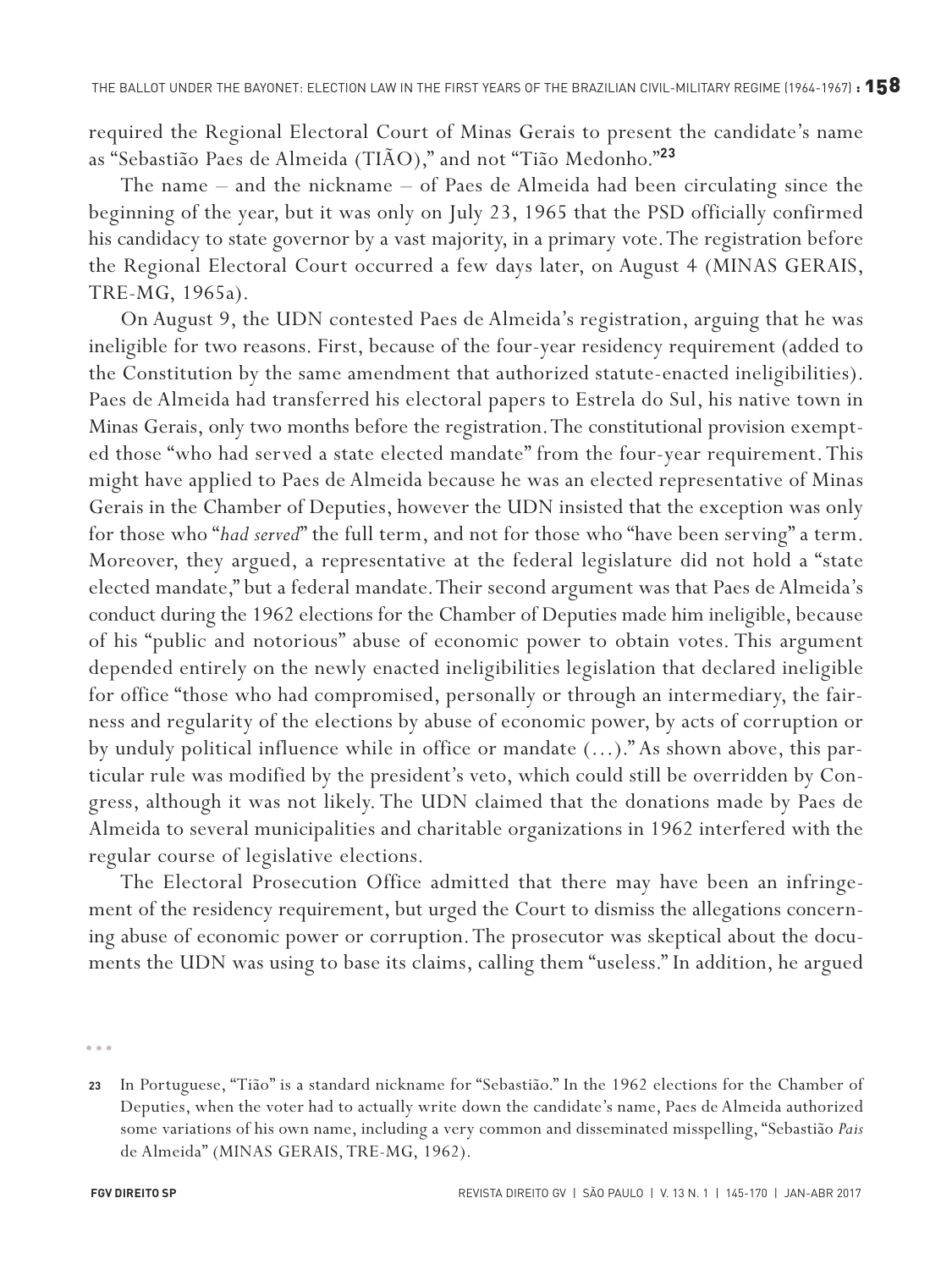that the ineligibilities legislation violated the prohibition of retroactivity, and, therefore, was unconstitutional.

Nelson Hungria, a former justice of the Brazilian Supreme Court and one of the most respected jurists of the country, presented Paes de Almeida's defense. Hungria refuted the arguments offered by the UDN one by one, pleading the unconstitutionality of the provision that grounded the charge of abuse of economic power and even mentioning the pending congressional deliberation on the crucial word-veto. He also argued that the grammatical interpretation of the residency requirement advanced by the UDN was absurd, since the rationale of the rule was to exempt from the four-year prerequisite those who were necessarily familiar with the political circumstances of the state. And the current representatives, including Paes de Almeida, were supposed to have ultimate up-to-date knowledge about that. Moreover, there was never doubt that a representative in the Chamber of Deputies, although serving the federal legislature, received his mandate from his home state.

Hungria's defense, however, was primarily concerned with the allegations of abuse of economic power. He claimed that those opposing Paes de Almeida's candidacy had mistaken philanthropy for corruption. As part of his argument, he appended 78 documents (most of them notarized declarations) showing that, long before his 1962 candidacy, Paes deAlmeida had been making considerable donations to a variety of institutions based *outside* Minas Gerais. The documents reveal that his philanthropic activities extended through various states, such as São Paulo, Rio de Janeiro, Goiás, Mato Grosso, Paraná, Brasília (the capitol), and others.The majority of the beneficiaries were catholic-oriented religious, educational or charitable associations. Sometimes he would donate money directly to churches or to the Red Cross. Father Laércio Dias de Moura, the President of the Catholic University of Rio de Janeiro – one of the most important educational institutions in the country – issued a declaration certifying that Paes de Almeida had donated one million cruzeiros in 1961 and 1962 to fund underprivileged students. The donations began at the end of the 1950s and continued until 1965, that is, even after the 1962 election. There is no evidence in the documents that these donations were motivated by anything other than the religious inclination of Paes de Almeida (MINAS GERAIS,TRE-MG, 1965a). **24**

The trial advanced quickly.The witnesses called to testify did not help the UDN's case, since none were able to identify a specific situation in which Paes deAlmeida actually abused economic power. One even admitted that he "had never heard about Paes de Almeida

**<sup>24</sup>** Although there are good reasons to imagine that Paes de Almeida expected political return for all the charity he was involved in, it is possible that philanthropy was really part of his family tradition, perhaps reinforced by the connection he made with the Jesuits during his school years at São Bento College and São Luís College. Apparently, he had even attended a seminary during his youth (CON-CORDATA, 1975).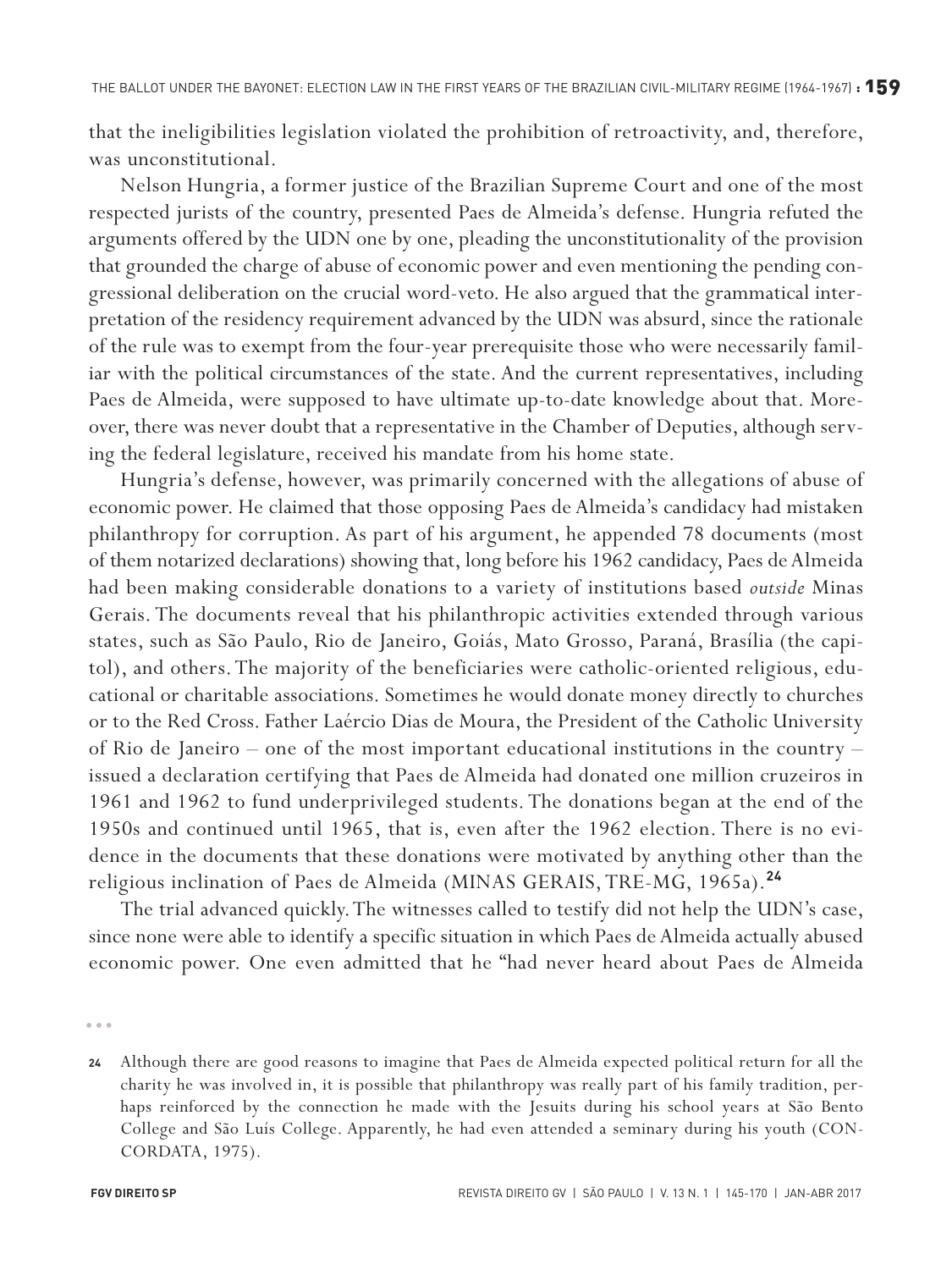negotiating votes directly or through a middleman." In an attempt to strengthen its claims, the UDN brought documents showing that Paes de Almeida was under investigation by federal agencies such as the Administrative Council for Economic Defense for violation of anti-trust legislation (MINAS GERAIS,TRE-MG, 1965a)**<sup>25</sup>** and the Secretariat of Federal Revenue, the Brazilian tax authority (for tax irregularities allegedly commissioned by a company owned by Paes de Almeida**<sup>26</sup>**).The first of these investigations was intended to revive a 1955 parliamentary inquiry about violations of economic competition in the glass industry, controlled by Paes de Almeida companies.The tax inquiry, on the other hand, was aimed primarily at former President Juscelino Kubitscheck. All investigations emerged or reemerged, coincidentally, at the same time as the Paes de Almeida candidacy.

The Regional Electoral Court of Minas Gerais, however, was not impressed with any of the arguments. It ruled 4 to 2 that Paes de Almeida was exempt of the residency requirement on the grounds of being a representative of Minas Gerais in Congress, and that his philanthropy neither amounted to abuse of economic power, nor compromised the normality of the elections. However, the Court found – against Paes de Almeida's claims – that the provision of the ineligibilities legislation under which the candidacy had been questioned was *constitutional*.According to the Regional Court, the rule did not violate the prohibition of retroactive laws (applicable only to criminal statutes, according to the letter of the 1946 Constitution), and the word-veto (that actually subverted the meaning of the provision enacted by Congress) was just the regular exercise of a presidential prerogative.

# **4 THE APPEAL TO THE SUPERIOR ELECTORAL COURT AND THE AFTERMATH OF PAES DE ALMEIDA'S INTERRUPTED CANDIDACY**

The UDN, as expected, appealed the decision to the Superior Electoral Court.The trial took place on September 7, 1965, less than one month before the elections (TSE, 1965). **27**

The rapporteur for the case, Justice Oscar Saraiva, agreed with the Electoral Court on the constitutionality of the provision of the ineligibilities legislation, and also with the inapplicability of the residency requirement to Paes de Almeida. However, he disagreed with the section of the opinion regarding the charges of abuse of economic power. Saraiva asserted, "The purpose of the law was to interdict any interference of economic power within

**<sup>25</sup>** See the appended copies of *Processos* n. 20.198/65 e 20.360/65, Conselho Administrativo de Defesa Econômica (CADE). In September 1969, the Council held Paes de Almeida's companies not guilty of the charges of anti-trust violations (CADE, 1969).

**<sup>26</sup>** See the appended copy of *Processo* n. 173.526/65, Receita Federal do Brasil.

**<sup>27</sup>** For all the following citations, *see* Recurso Ordinário n. 2.869 (BRASIL,Tribunal Superior Eleitoral, 1965).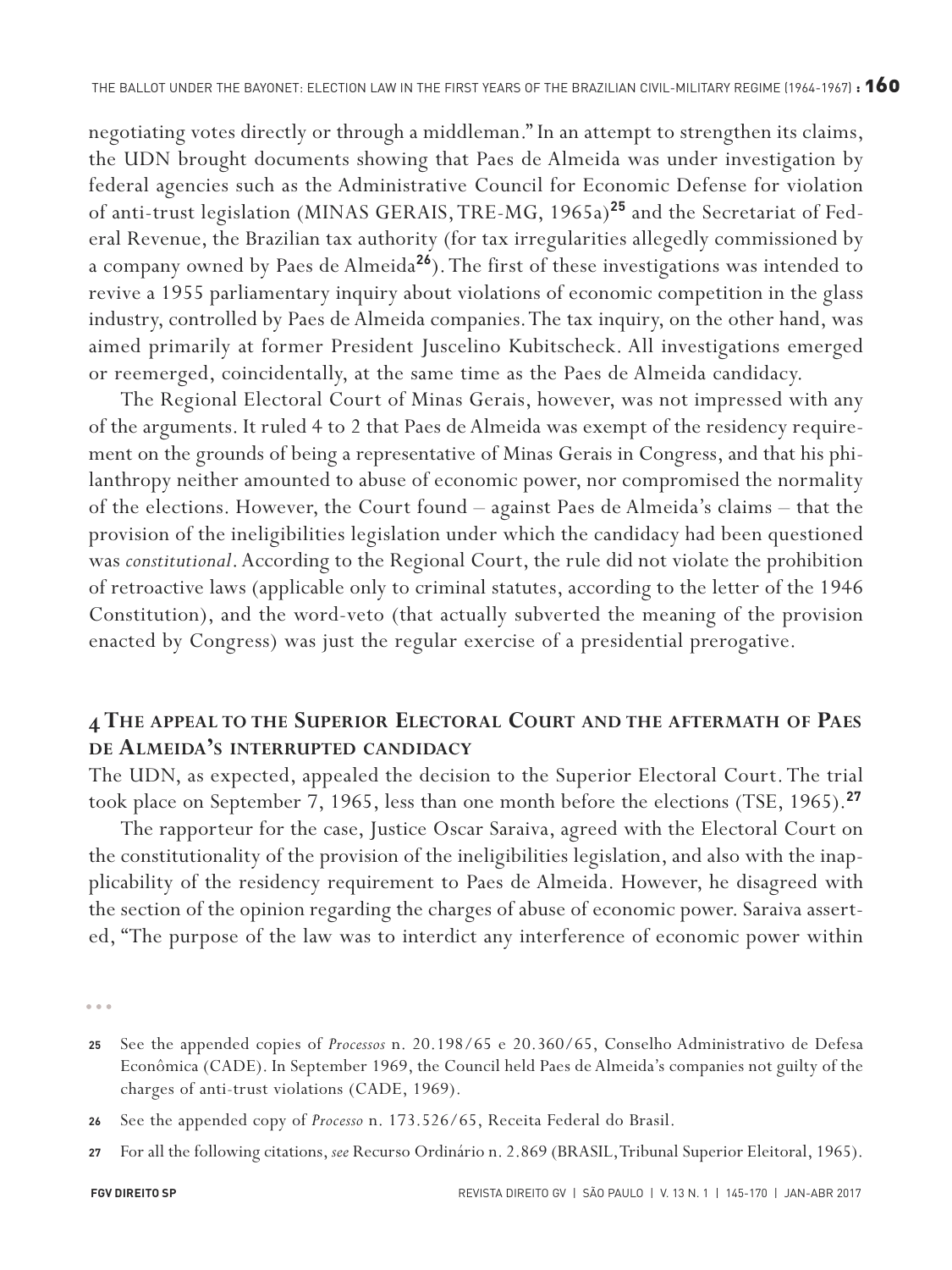the choice of the political representation." In his opinion, the only reasonable explanation for the electoral success of Paes de Almeida was his several contributions to municipalities and charitable institutions in the state of Minas Gerais. In addition, the justice pointed out that, regarding the state of Minas Gerais, with only one exception, the beneficences were all concentrated during the electoral period. Saraiva claimed that a candidate's motives are determinant to assess compliance of conduct with the electoral legislation. A donation is legally permissible, but if it can be proved that the intention behind this seemingly legal act is to influence the disposition of the electorate, then it shall be regarded as inconsistent with the law. Finally, he stated that the "Electoral Justice should deem as legally prohibited abuses those acts of patronage or philanthropy performed by a candidate during the electoral period, within the district of the elections." Since the constitutional guarantee against the retroactivity of laws was circumscribed to criminal statutes, the justice found no difficulty in considering the conduct of Paes de Almeida during the 1962 elections as sufficient grounds for declaring him ineligible for the office of state governor in the 1965 elections.

Justice Gonçalves Oliveira dissented, arguing, first, that the Superior Electoral Court could not hear the appeal, since it would require reviewing the account of the facts, and not the interpretation of the law. The Regional Court, after assessing the circumstances of the case, had decided there was not enough evidence to prove that the contributions made by Paes de Almeida *were the main reason* of his substantive number of votes. Oliveira claimed that reviewing facts was not the job of the Superior Court on that sort of lawsuit. He then pointed to an even stronger reason for dismissing the appeal, citing Article 121 of the 1946 Constitution, which establishes *all* the situations in which the Superior Electoral Court could hear an appeal against a decision issued by a regional court.There was no mention of decisions that ruled a candidate eligible or ineligible to office, and therefore, the plea of the appellants was out of the constitutional scope of the appeal. Oliveira's dissent was based on an accurate interpretation of the Constitution. Subsequently, during the 1965 Judicial Reform (enacted less than two months after the elections), the government hurried to alter Article 121, adding decisions of the Regional Electoral Courts regarding ineligibilities to the list of decisions that could be challenged in an appeal to the Superior Electoral Court. **28**

The majority of justices disagreed however. On the first point, four out of the seven justices believed that reviewing the facts was not at stake. Rather, they argued, the problem was the legal characterization: were the contributions altruistic philanthropy or a manifestation of abuse of economic power? The Superior Court did have the authority to answer

**<sup>28</sup>** See Emenda Constitucional n. 16, 1965 (BRASIL, 1965c).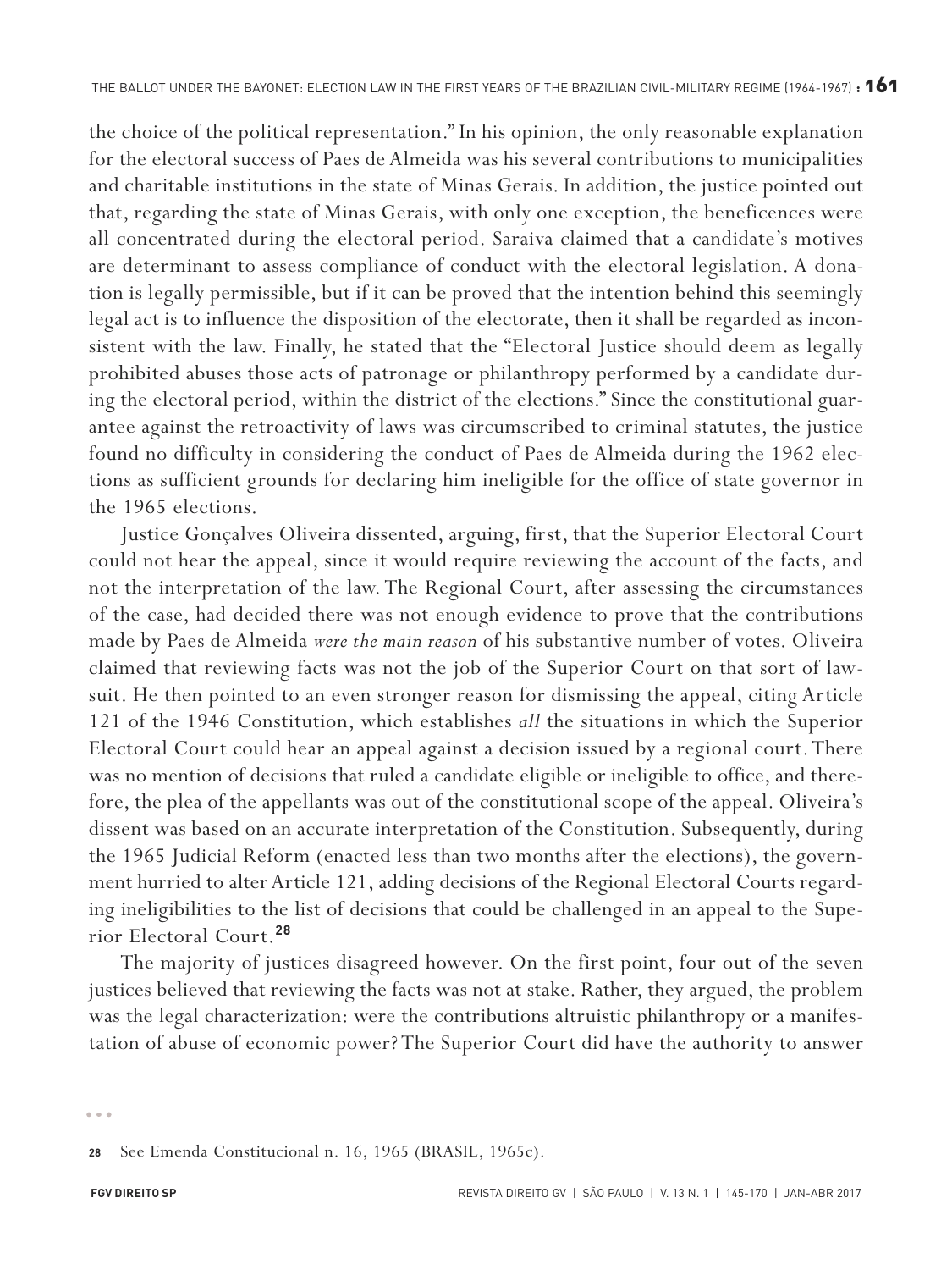that question. The second part of the dissent, however, was harder to rebut, and it provoked a very technical argument in the Court.Although the Constitution did not authorize an appeal based on the recognition of a candidate's ineligibility (or eligibility), it did grant the right to appeal a decision of the Regional Court certifying an ineligible candidate as the winner of elections. In other words, according to the law, in the case of a victory for Paes de Almeida, duly recognized by the Regional Electoral Court of Minas Gerais, the Superior Electoral Court would then be allowed to review the ineligibility claim.The drafters of Constitutional Amendment No. 14 did not anticipate this situation, and simply failed to provide for an appeal against an inconvenient interpretation of the ineligibilities legislation by regional courts.The majority of the Superior Electoral Court, however, refused to abide by this reading of the Constitution, which made no sense to them. Consenting to an election over which such a critical doubt had been cast would be deleterious to democracy. If the Court was endowed with the authority to nullify the election after it was over, it had to be endowed with the lesser power of preventing an ineligible candidate from running and causing such an embarrassment.

On the merits, three justices concurred with the rapporteur. That was enough to put an end to the candidacy of Paes de Almeida.The decision was based exclusively on the article of the ineligibilities statute manipulated by Castello Branco's veto.There were only two dissenting opinions, and they were grounded in the procedural quarrel about the authority of the Superior Electoral Court to hear the appeal. Following a long tradition of disregard toward legislative process, the opinion of the Court did not take the discussion about the constitutionality of the veto seriously. However, even scholars with obvious ties to the military regime criticized the abuse of the partial veto, and its conversion from a power to interdict into a power to amend (FERREIRA FILHO, 1971, p. 33-35). **29**

Anticipating an unfavorable outcome, Paes de Almeida attempted a last desperate move. With the consent of their party, the PSD, he and his running mate authorized another party (PSP) to register them *again* as candidates for state governor before the Regional Electoral Court of Minas Gerais (MINAS GERAIS,TRE-MG, 1965b).The Regional Electoral Court received the new registration on September 6, the eve of the appeal's trial before the Superior Electoral Court. Perhaps Paes de Almeida expected the Regional Court to cancel the registration made under the PSD, and reckoned that this would force the Superior Court to drop the appeal. That could buy them some time. But maybe the idea was

**<sup>29</sup>** Actually, Castello Branco turned to the same strategy twice, as he vetoed words of the legislation regulating the political parties, enacted on the same day as the Election Code and the ineligibilities legislation. This time, the veto aimed at making it harder for political parties to continue legally exist. See also (CARNEIRO, 2009).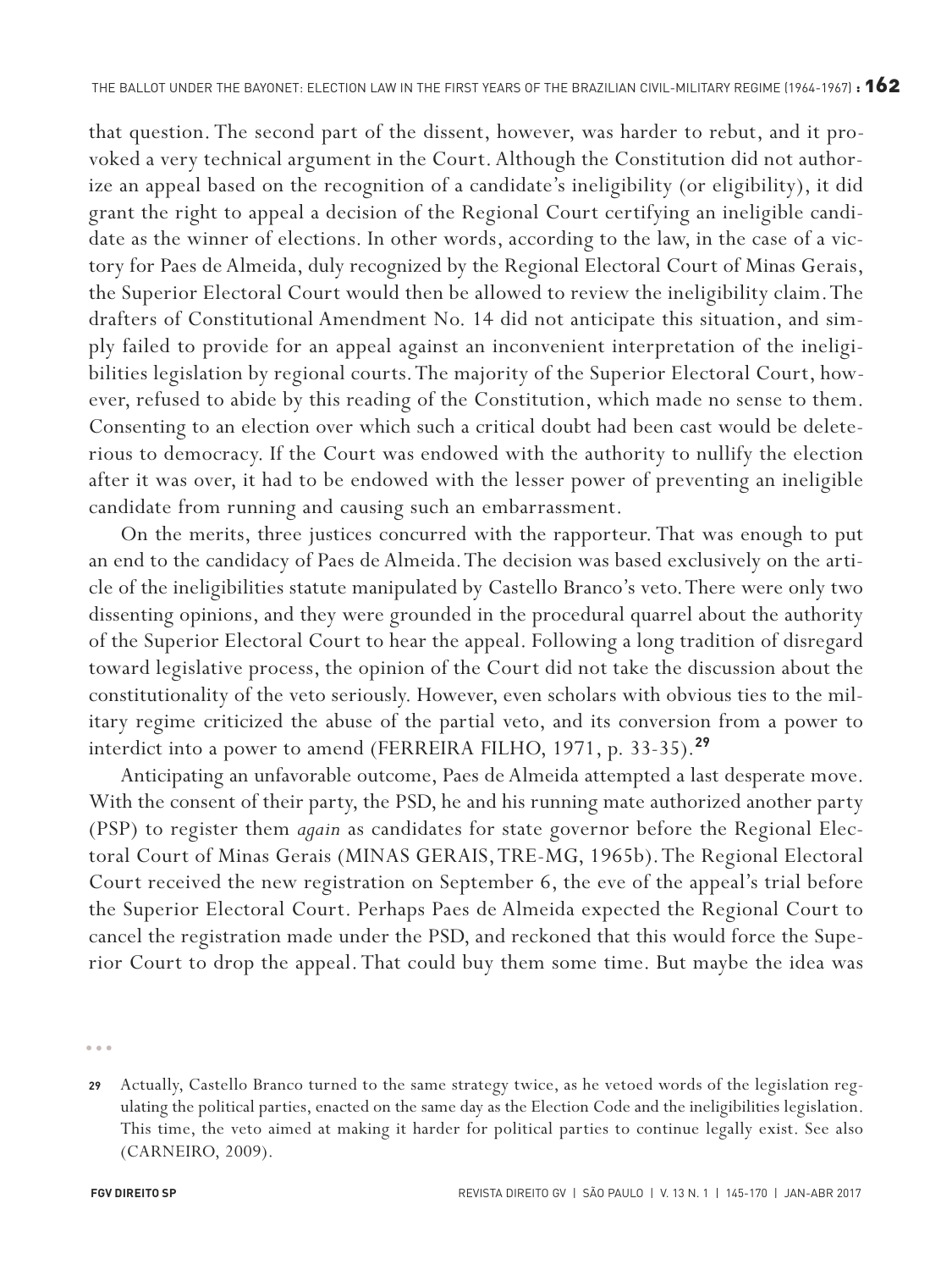even simpler: if the UDN's appeal was granted, Paes de Almeida would still keep the possibility of running for governor open (albeit under another party); if it was not, they could merely take back the new registration request. However, the strategy failed, as the Regional Court was immediately confronted with the Superior Electoral Court's ruling on the appeal and decided to simply abide by it, acknowledging Paes de Almeida's status as ineligible and dismissing the request for a new registration.

Hypothetically, Paes deAlmeida could appeal the Superior Electoral Court's decision to the Supreme Court. However, the election was less than one month away, and that course of action would risk leaving the PSD without any candidate for the office of state governor in Minas Gerais.To avoid that, Paes de Almeida gave up the right to appeal and was called upon by his fellow party members to appoint his substitute. Israel Pinheiro, the vice president of the party in Minas Gerais, was chosen, despite some resistance from Benedito Valadares, the president of the party, who had been on a leave of absence due to illness (SEBASTIÃO, 1965). Paes de Almeida apparently was very involved in the campaign, which in the end turned out victorious.

The defeat of the UDN in Minas Gerais and Guanabara is usually described as the trigger event for the radicalization of the "revolution," manifested in the enactment of the second Institutional Act of October 27, 1965, which terminated all existing parties.Those willing to join forces with the government (including a majority of the PSD) were allowed to migrate to the newly created ARENA [*Aliança Renovadora Nacional*], the official "revolutionary" party, under the artificial bipartisan system, in which the opposition was reserved to the MDB [*Movimento Democrático Brasileiro*]. Probably to the disappointment of Juscelino Kubitschek and Paes de Almeida, Israel Pinheiro was among those politicians who aligned with the government.

This confusing aftermath shows that Castello Branco's plan did not fully work. He was able to dismiss Paes de Almeida's candidacy by manipulating the electoral rules and this led to an oppositionist candidate who, once elected, quickly collaborated with the government. However, the ability to control election law did not secure victory, as the voters in Minas Gerais and Guanabara refused to endorse the candidates officially aligned with the government. Moreover, the defeat in those crucial states indicated that a victory of Lacerda (or any other UDN candidate) in the upcoming presidential run was unlikely.This allowed the *linha dura* to press for deeper changes in the rules of the game, as Elio Gaspari points out (GASPARI, 2002, p. 240); changes that Congress would certainly refuse to deliver.The result was the enactment of the second Institutional Act, which relied on the idea of a "permanent revolution" and represented not only the end of direct presidential elections, but also a major blow to Castello Branco's effort toward "democratic legality."**<sup>30</sup>**

**<sup>30</sup>** The expression "democratic legality" [*legalidade democrática*] was employed by Milton Campos to depict the goal of the "revolutionary process." Campos's tenure as Castello Branco's first Minister of Justice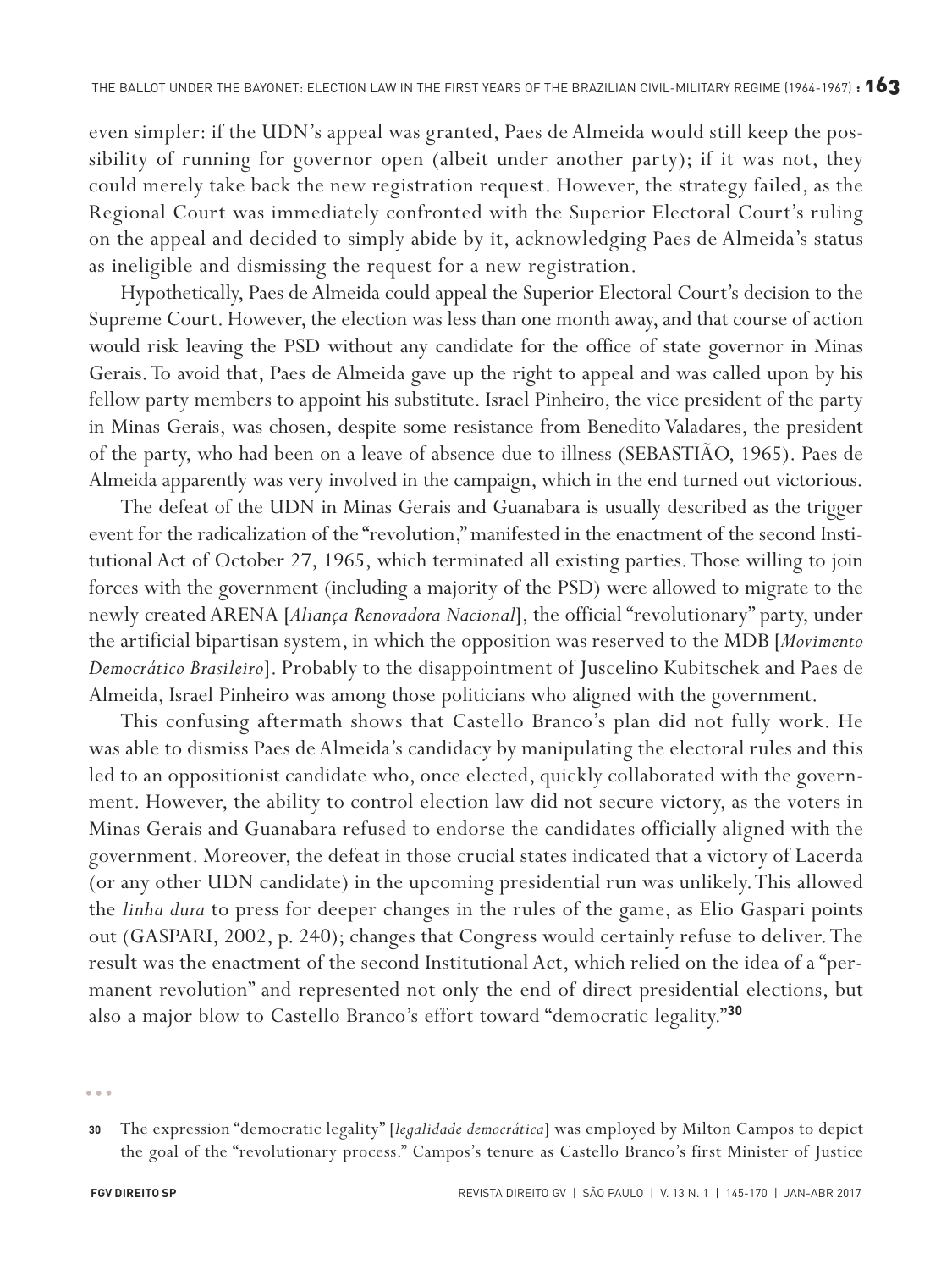# **5 CONCLUSION:** *"FATTA LA LEGGE, TROVATO L'INGANNO,"* OR DEMOCRACY, ACCORDING TO THE AUTHORITARIAN REGIME

As Carlos Fico points out, the sheer enumeration of the articles of the second Institutional Act make it clear that this was not just an overreaction to the election results in Minas Gerais and Guanabara."It is a set of measures with broader scope which, as a matter of fact, provided the government with an opportunity to resume the 'clean up' operation, as the 'hardliners' desired" (FICO, 2004, p. 74).The elucidation of the events surrounding October 1965 can help to shed light on a critical turning point of the Brazilian dictatorship. A little after the first anniversary of the military coup, it became clear that, if Castello Branco ever had plans for a smooth transition of power back to the civil elites, they were indefinitely postponed.

Paes deAlmeida's story is not necessarily *representative* of a particular practice or socio-legal pattern. However, it can help us to understand how the political discourse and the electoral politics of the civil-military dictatorship were built. Many of its features can be found in other episodes of the paradoxical relationship between the authoritarian government and election law. Some examples include:"customized legislation" enacted by a purged Congress, through a manipulated legislative process, in a scenario of prevalence of presidential (sometimes "revolutionary") powers; a mix of pressure on and partnership with courts to deliver an interpretation of laws consistent with the expectations of the government (later secured through purges and "court packing" politics); a quest for purifying politics through law, supported by moralizing discourses which called for detaching elections from economic and political power, but – in a concealed interplay between economic interests and governmental endeavors – only prevented influence from those powers *not aligned* with the "revolution."

Castello Branco, particularly, attempted a risk-free, "managed democracy." He was willing to rely on elections, insofar as they worked as a process of "ratification," in which the "sovereignty of the people" could only reveal itself under the strong tutelage of institutionalized politics.The idea of neutralizing economic and political power in elections was justified as protecting the voter's liberty. However, the 1965 Election Code, the new legislation for the political parties, and the ineligibilities statute were all part of an effort to

came to an end after the 1965 state elections, when it became clear that the second Institutional Act was inevitable. He wrote a short article explaining his decision to run for senator in the 1966 elections. His commitment to the idea of democratic legality was still solid, despite the "many obstacles that had been opposing this ambition." The words of Campos provide a good account of the dilemma faced by Castello Branco's government: "We must distinguish between the Revolution and its process. The Revolution shall be permanent as idea and inspiration (…).The revolutionary process shall be a short transitional period, because its continuity tends to underpin arbitrariness, eliminating the law, fostering unrest amongst the citizenry, and paralyzing social evolution" (CAMPOS, 1966, p. 53).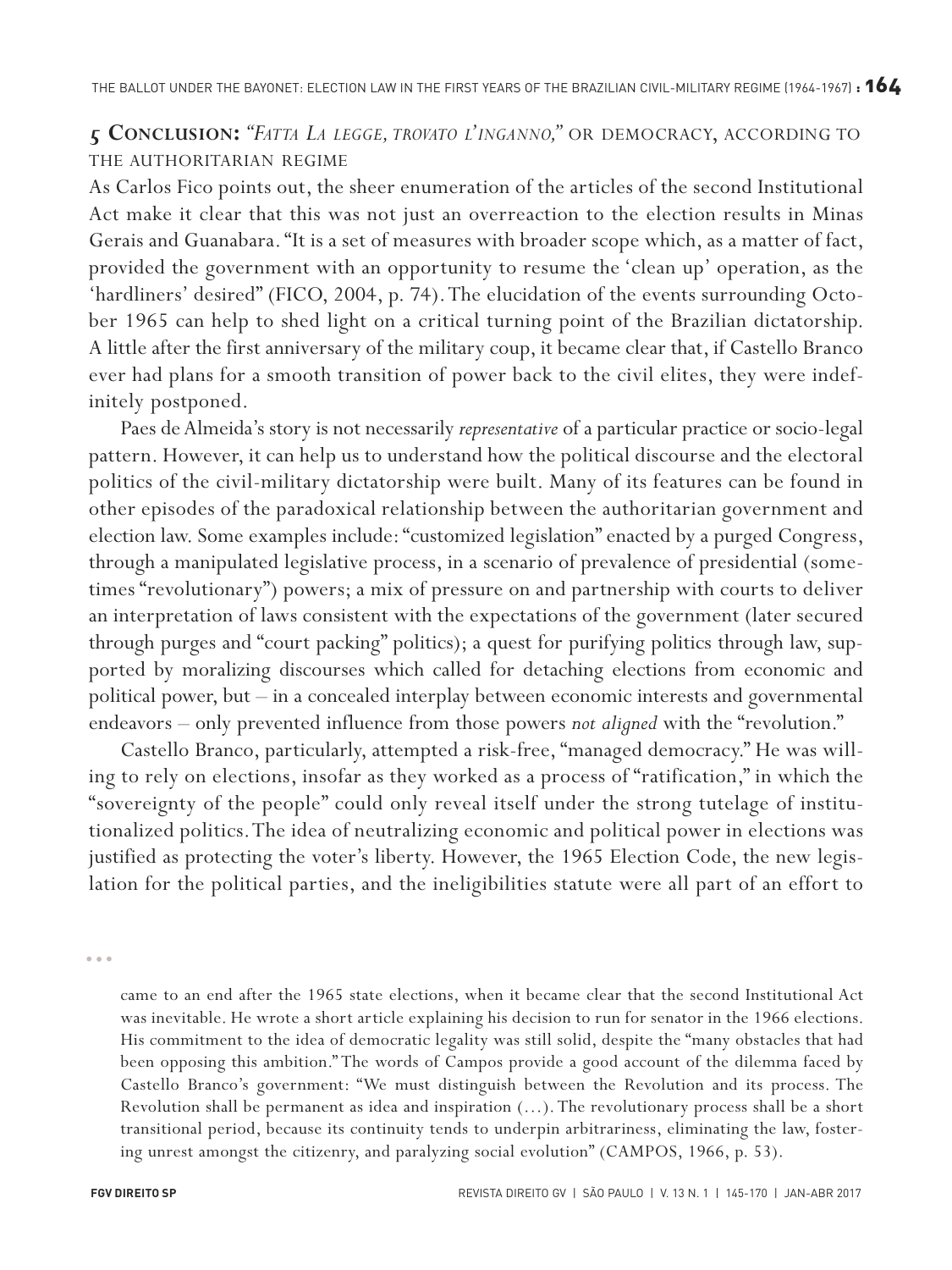push elections and voters into the "right" – or expected – direction.The outcome of democracy could only be the confirmation of the Revolution, of the ideals that inspired the civic and military movement, as contradictory as it may seem.

In a speech delivered by Castello Branco before the Superior Electoral Court a couple of months before the 1965 elections, he criticized those who imagined "bad elections" as "a means of making Brazil move back to a past that will never be resurrected." He threatened, "There is no alternative to democratic improvement than voting. However, we must consider that there is no alternative for the country other than the existence of a legal government of the Revolution. It is definitive and irreversible" (VIANA FILHO, 1975, p. 317).The hierarchy was clearly established."Democracy" was only useful to the regime as far as it could provide it with a political scenario consistent with the *status quo*. That is why Castello Branco envisioned "political debate as a hurdle rather than an intrinsic part of a democratic system." He assumed that the "problem" with elections could be fixed, or at least managed, with the right set of rules.

As Milton Campos, the first Minister of Justice of Castello Branco, helped to prepare the drafts of the new electoral legislation in 1965, he recommended caution, and quoted an Italian proverb, "Fatta la legge, trovato l'inganno" [Enacted the law, found the trick]. Castello Branco actually hoped to avoid trickery by strengthening his control over the law and over the legal system as a whole. As he and his successors struggled to conform popular sovereignty to the "revolutionary" needs, they eventually had their way, but were ultimately exposed enough times to compromise the credibility and legitimacy they sought for the political system their many reforms aspired to shape.

## **ACKNOWLEDGEMENTS**

*This paper was presented during the 2014 Annual Meeting of the American Society for Legal History, as part of the panel "Paradoxes of Authoritarian Legal Orders and the Ambiguity of Transitions to Democratic Rule in South America (1960s-1980s)." I am indebted to Prof.Mark J. Osiel for his comments during the event, as well as to the other participants of the panel, Prof. Cristiano Paixão and Marcelo Torelly. I have benefited greatly from discussions with Prof. Rebecca J. Scott, who chaired the panel and provided important suggestions on the first draft of the paper. Claudia Carvalho read earlier versions of the text and provided valuable comments.*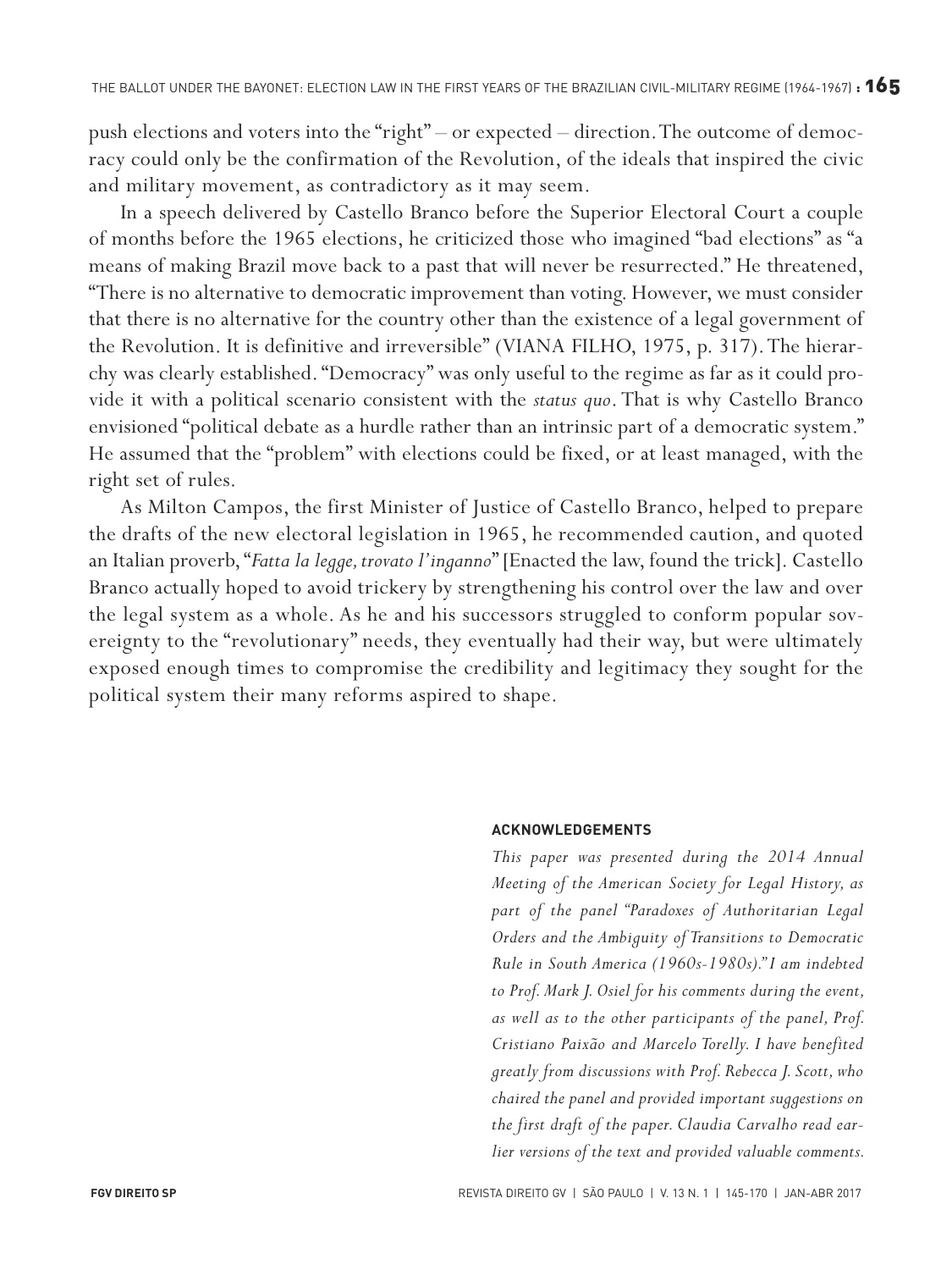*Finally,Victoria Langland, Sueann Caulfield,and Emad Ansari organized a fruitful roundtable on this paper with scholars and students connected to the Center for Latin American and Caribbean Studies, the History Department,and the Law School at the University of Michigan. The research for this paper was sponsored by a Michigan Grotius Fellowship granted by the University of Michigan Law School and by the Brazilian Chamber of Deputies, through a sabbatical leave. I am particularly grateful to Roopal Shah and to the team of the Center for International and Comparative Law of the University of Michigan Law School, for their support during the time I spent as a Michigan Grotius Research Scholar. I also thank the reviewers for Direito GV Law Review for valuable recommendations and insights. Kristin McGuire copyedited the paper.*

## **REFERENCES**

ALVES, Maria Helena Moreira. *Estado e oposição no Brasil*: 1964-1985. 2ª ed. Bauru: Edusc, 2005.

AARÃO REIS, Daniel. Ditadura e sociedade: as reconstruções da memória. In: AARÃO REIS, D.; RIDENTI, M.; SÁ MOTTA, R. P. *O Golpe e a Ditadura Militar:* 40 anos depois (1964-2004). Bauru: EDUSC, 2004. p. 29-52.

ASSEMBLEIA LEGISLATIVA DO ESTADO DE MINAS GERAIS. Projeto de Emenda Constitucional n. 1.083, de 1964. Parecer da Comissão de Constituição e Justiça.Arquivos da Assembleia Legislativa do Estado de Minas Gerais.

AZEVEDO, Débora Bithiah; RABAT, Márcio Nuno. *Parlamento mutilado*: deputados federais cassados pela Ditadura de 1964. Brasília: Câmara dos Deputados, Edições Câmara, 2012.

BARBOSA, Leonardo Augusto de Andrade. *História constitucional brasileira*: mudança constitucional, autoritarismo e democracia no Brasil Pós-1964. Brasília: Câmara dos Deputados, Edições Câmara, 2012.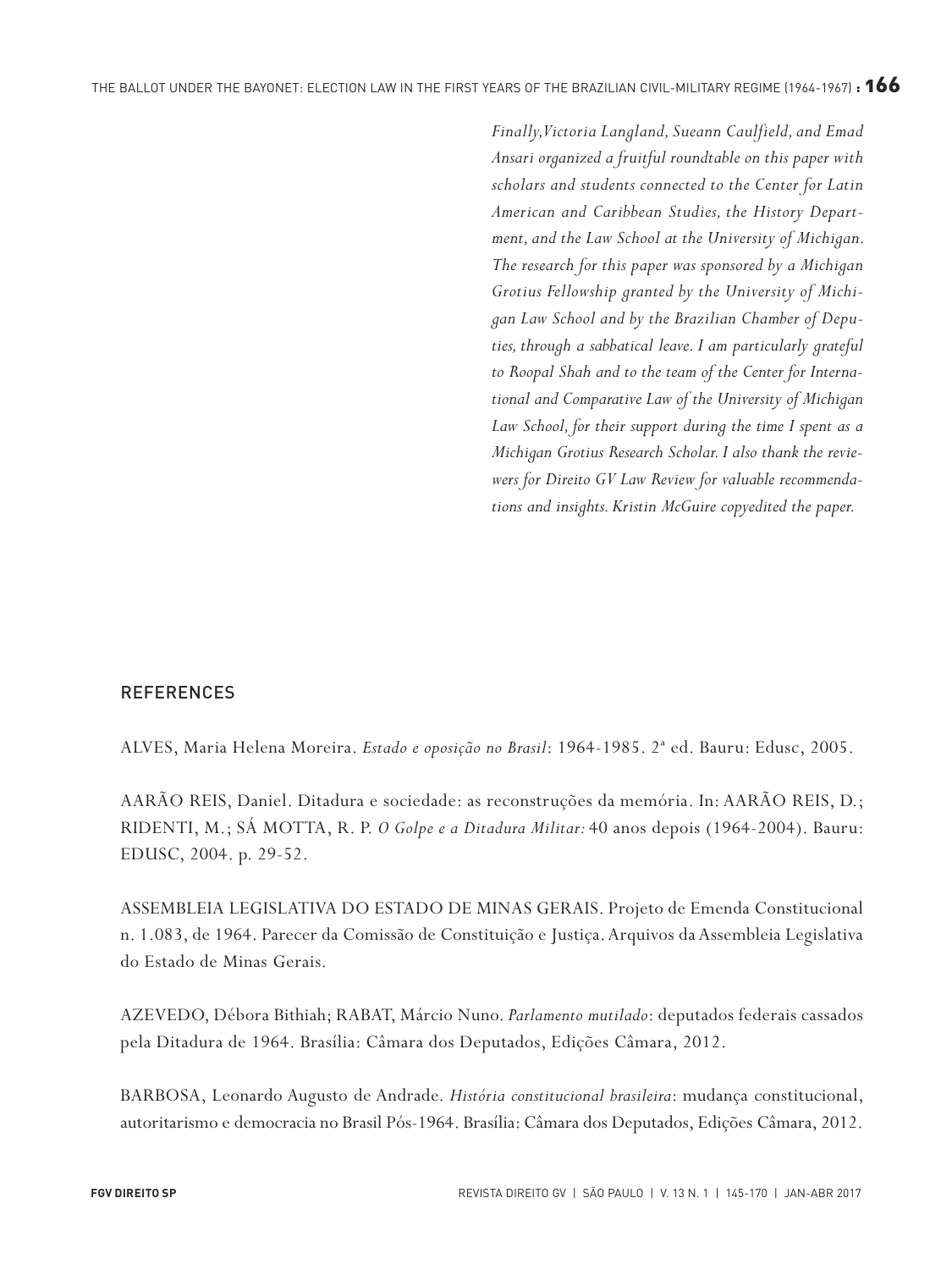BARROSO, Jadir. Apelido pode eleger o novo governador de Minas Gerais. *Jornal do Brasil*, 4 abr. 1965a, p. 33, 1º caderno.

\_\_\_\_\_\_. Minas calcula sua abstenção em 600 Mil. *Jornal do Brasil*, 5 set. 1965b, p. 5, 1º Caderno.

BRAGA, Ricardo de João.A agenda legislativa do Governo Castelo Branco: um regime político em transição, *E-Legis*, Brasília, n. 14, p. 87-105, maio-ago. 2014.

BRASIL. Poder Executivo. Ato Institucional de 9 de abril de 1964. *Diário Oficial da União*. Brasília, DF, 9 abr. 1964a, Seção 1, p. 3.193.

BRASIL. Constituição (1946). Emenda Constitucional n. 9, de 22 de julho de 1964. *Diário Oficial da União.* Brasília, DF, 24 jul. 1964b, Seção 1, p. 6.593.

\_\_\_\_\_\_. Emenda Constitucional n. 14, de 8 de abril de 1965, de 8 de abril de 1965. *Diário Oficial da União*. Brasília, DF, 9 abr. 1965a, p. 3.609.

\_\_\_\_\_\_. Emenda Constitucional n. 15, de 5 de julho de 1965. *Diário Oficial da União.* Brasília, DF, 6 jul. 1965b, Seção 1, p. 6.291.

\_\_\_\_\_\_. Emenda Constitucional n. 16, de 26 de novembro de 1965. *Diário Oficial da União.* Brasília, DF, 6 dez. 1965c, Seção 1, p. 12.374.

*\_\_\_\_\_\_.* Emenda Constitucional n. 17, de 26 de novembro de 1965. *Diário Oficial da União.* Brasília, DF, 6 dez. 1965d, Seção 1, p. 12.375.

BRASIL. Câmara dos Deputados. Projeto de Emenda à Constituição n. 7, de 4 de novembro de 1965. *Diário do Congresso Nacional*, Seção II. Brasília, DF, 5 nov. 1965e, p. 3.860.

BRASIL. Lei n. 4.740, de 15 de julho de 1965. Lei Orgânica dos Partidos Políticos. *Diário Oficial da União*. Brasília, DF, 19 jul. 1965f, Seção 1, p. 6.764.

\_\_\_\_\_\_. Lei n. 5.682, de 21 de julho de 1971. Lei Orgânica dos Partidos Políticos. *Diário Oficial da União.* Brasília, DF, 21 jul. 1971, Seção I, p. 5.673.

BRASIL. Constituição (1967). Emenda Constitucional n. 8, de 14 de abril de 1977. Altera artigos da Constituição Federal, incluindo-se em seu Título V os artigos 208, 209 e 210. *Diário Oficial da União*. 14 abr. 1977, Seção 1, p. 4.195.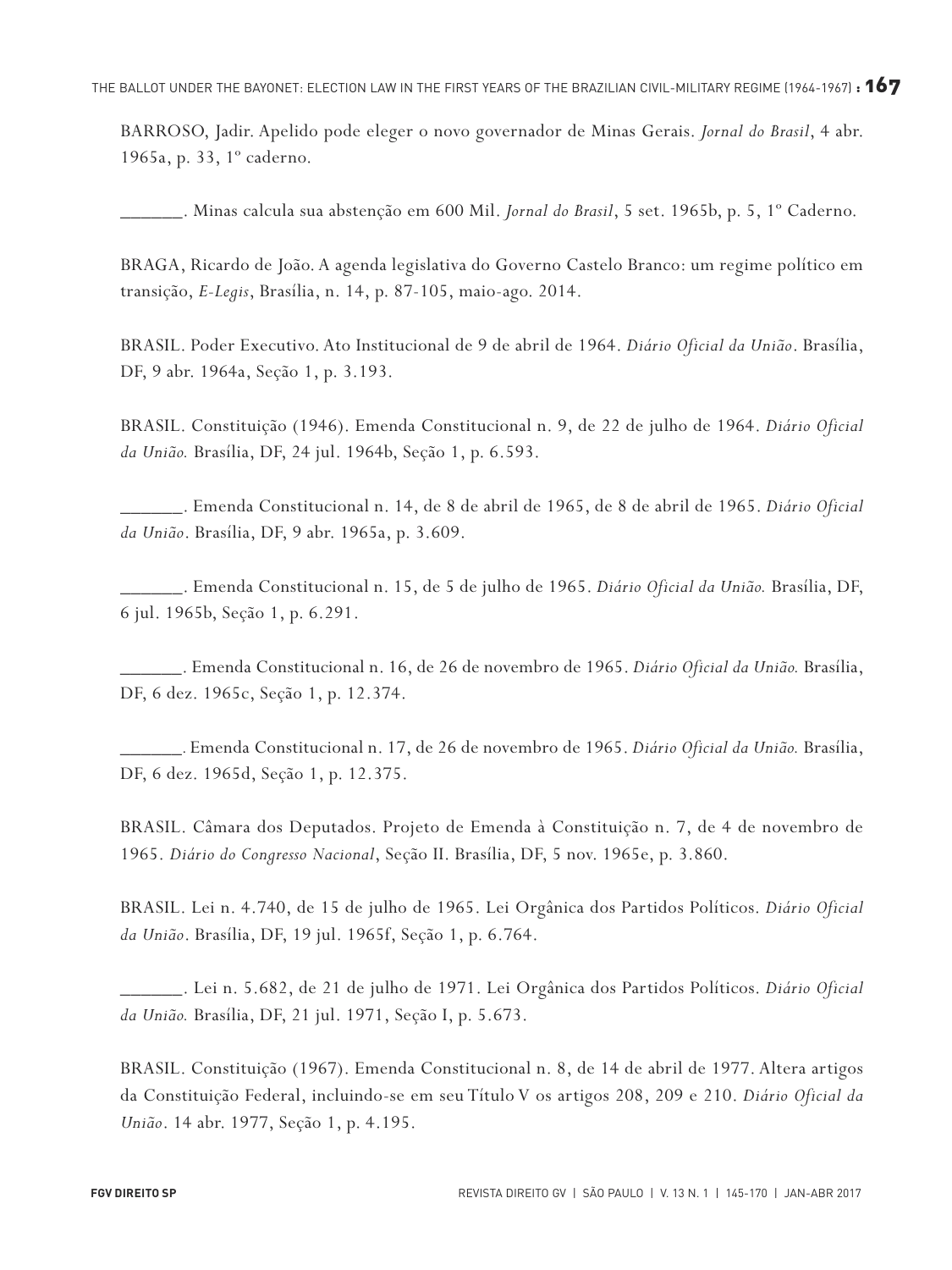BRASIL.Tribunal Superior Eleitoral. *Recurso Ordinário* n. 2.869, Relator: Min. Oscar Saraiva. *Arquivo do Tribunal Superior Eleitoral*, 1965.

\_\_\_\_\_\_.Tribunal Superior Eleitoral. Resolução n. 12.017, de 27 de novembro de 1984. *Diário da Justiça*. Brasília, DF, 10 dez. 1984, p. 21.160.

BURKS, Edward C. Brazil now embarks upon a new course. *N.Y.Times*, 12 abr. 1964, p. E4.

CAMPOS, Milton. Revolução e processo revolucionário. *Digesto Econômico*, v. 22, n. 192, p. 53-54, nov.-dez. 1966.

CARLONI, Karla Guilherme Carloni. *Marechal Henrique Teixeira Lott*: a opção das esquerdas. 2010. 250f.Tese (Doutorado em História). Universidade Federal Fluminense, Niterói, 2010.

CARNEIRO,André Corrêa de Sá. O veto parcial no sistema constitucional brasileiro. *E-Legis*, n. 2, p. 12-21, 1° semestre 2009.

CASTELLO BRANCO, Carlos. Um dado para decisão: definição de Lacerda. *Jornal do Brasil*, 13 fev. 1965. p. 4 (1<sup>o</sup> caderno).

\_\_\_\_\_\_. Movimento em favor da reeleição de Castelo. *Jornal do Brasil*, 24 dez. 1965. p. 4 (1o caderno).

CENTRO DE PESQUISA E DOCUMENTAÇÃO DE HISTÓRIA CONTEMPORÂNEA DO BRASIL (CPDOC). Dicionário Histórico-Biográfico Brasileiro pós 1930. 2ª ed. Rio de Janeiro: Editora FGV, 2001.

CONCORDATA: trem mau pagador. *RevistaVeja*, 17 set. 1975, p. 24.

CONSELHO ADMINISTRATIVO DE DEFESA ECONÔMICA (CADE). Processo Administrativo n. 3, Relator: Conselheiro Geraldo de Rezende Martins, *Diário Oficial da União*, 19.9.1969, p. 7.925.

COSTA PORTO,Walter. *O voto no Brasil*: da Colônia à 6ª República. 2ª ed. Rio de Janeiro:Topbooks, 2002.

FERREIRA FILHO, Manoel Gonçalves. O veto parcial no direito brasileiro. *Revista de Direito Público*, v. 4, n. 17, p. 33-37, jul.-set. 1971.

FICO, Carlos. *Além do Golpe:* versões e controvérsias sobre 1964 e a Ditadura Militar. Rio de Janeiro: Record, 2004.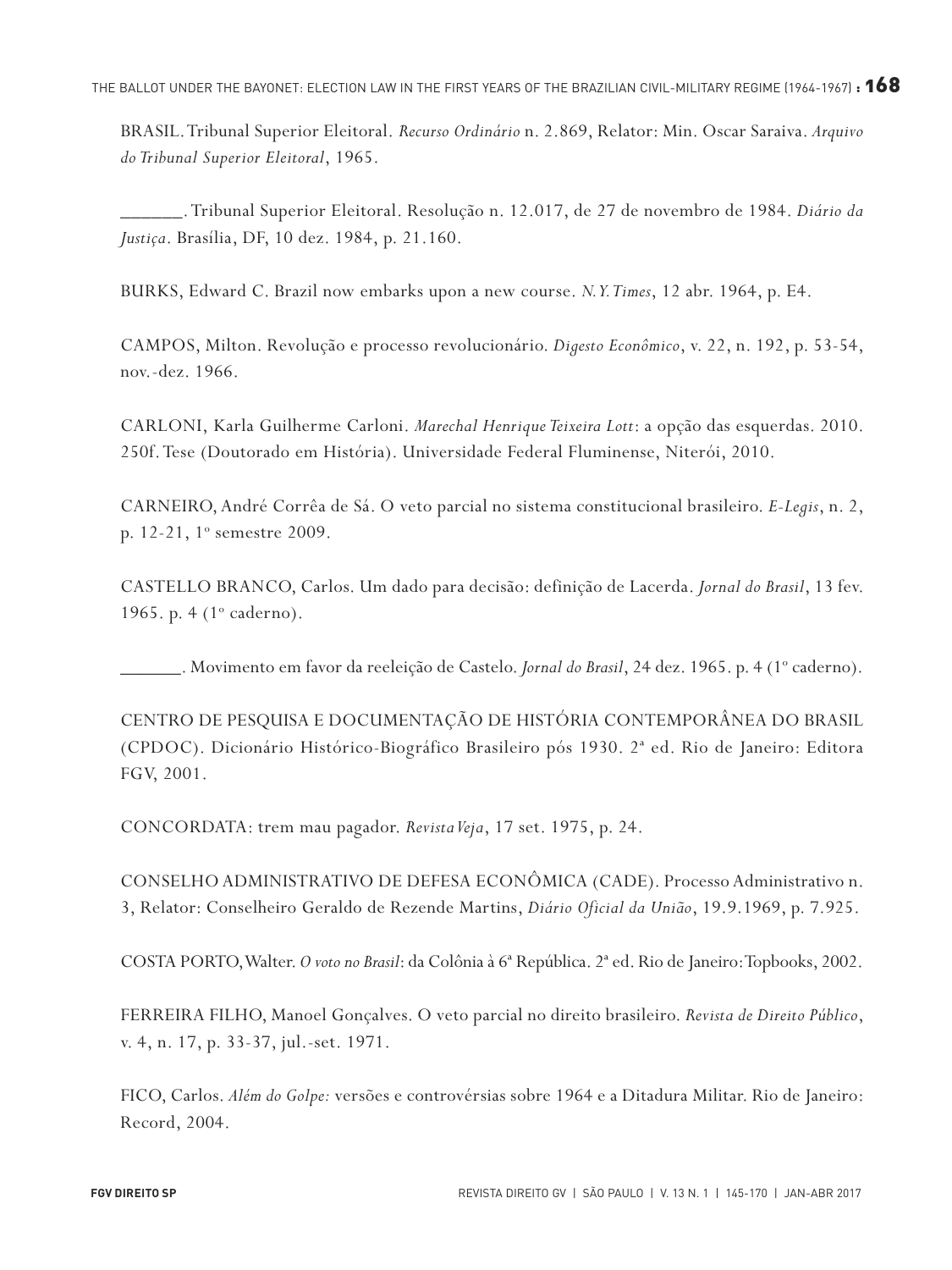FICO, Carlos. *O Golpe de 1964*: momentos decisivos. Rio de Janeiro: FGV, 2014.

GASPARI, Elio. *A ditadura envergonhada*. São Paulo: Cia. das Letras, 2002.

GOMES, Pedro. Informe JB – Tião avança. *Jornal do Brasil*, 11 mai. 1965. p. 10, 1º Caderno.

KINZO, Maria D'Alva Gil. *Oposição e autoritarismo*: gênese e trajetória do MDB, 1966-1979. São Paulo:Vértice, 1988.

LEMOS, Renato. Poder Judiciário e poder militar: 1964-1969. In: CASTRO, Celso; IZECKSOHN, Vitor; KRAAY, Hendrik (Org.). *Nova história militar brasileira*. Rio de Janeiro: FGV, 2004, p. 409-438.

MINAS GERAIS. Tribunal Regional Eleitoral do Estado de Minas Gerais (TRE-MG). Registro de Candidatos n. 22, de 1962. Partido Social Democrático. Arquivo do TRE-MG.

\_\_\_\_\_\_. Registro de Candidatos (para Governador e Vice-Governador) n. 1, de 1965a. Relator: Des. João Martins de Oliveira. Arquivo do TRE-MG.

\_\_\_\_\_\_. Registro de Candidatos (para Governador e Vice-Governador) n. 7, de 1965b. Relator: Des.Valle Ferreira. Arquivo do TRE-MG.

NICOLAU, Jairo. *Eleições no Brasil:* do Império aos dias atuais. Rio de Janeiro: Zahar, 2012.

O'DONNELL, Guillermo; SCHMITTER, Philippe. *Transitions from authoritarian rule:* tentative conclusions about uncertain democracies. Baltimore: John Hopkins University Press, 1986.

PEREIRA,AnthonyW. *Political (in)justice*: authoritarianism and the Rule of Law in Brazil, Chile, and Argentina. Pittsburgh: University of Pittsburgh Press, 2005.

SANTOS, Fabiano. Recruitment and retention of legislators in Brazil, *Legislative Studies Quarterly*, v. 24, n. 2, p. 209-237, maio 1999.

SEBASTIÃO vai indicar novo candidato. *Correio da Manhã*, 10 set. 1965. p. 3, 1º caderno.

VIANA FILHO, Luís. O Governo Castelo Branco. Rio de Janeiro: J. Olympio, 1975.